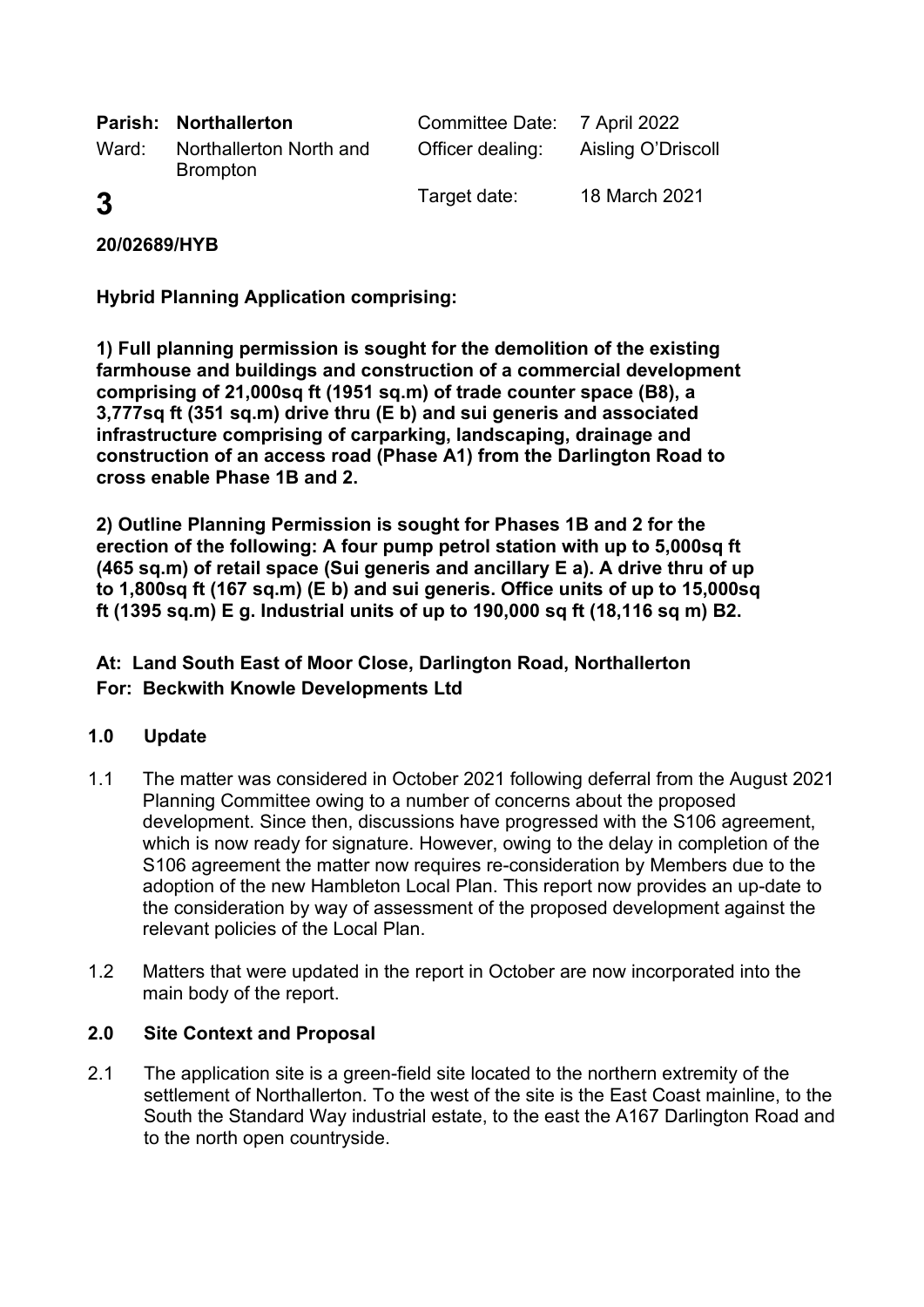2.2 The southern part of the application site was allocated in the LDF for employment use under policy NM5E which has been carried over into the new Local Plan under Policy NOR2 which states:

Access and highways

- Vehicle, cycle and pedestrian access will be taken from the existing roundabout junction with the A167 Darlington Road and North Moor Road.
- Works are required to extend and improve pedestrian and cycle links, including to the local centre located to the east, the extension of the footway and lighting along Darlington Road, appropriate pedestrian crossings and street lighting, where necessary, to serve the site.

Flood, drainage and water management

• Part of the site towards the southwestern boundary is vulnerable to surface water flooding. A site specific flood risk assessment will be required to determine the nature and scope of any mitigation necessary*.*

### Biodiversity and landscaping

• A preliminary ecological appraisal and possible ecological impact assessment will be required. Mitigation will be required to deal with any risk of habitat loss. Existing features should be retained, including hedgerows and mature trees, and boundaries features enhanced to screen views of the site from the north and east. Habitats must be protected from adverse impacts, such as obtrusive light.

Other planning considerations

• The site is in a minerals safeguarding area; safeguarding considerations will need to be adequately addressed with engagement with North Yorkshire County Council.

Utility and service provision

- Early engagement will be required with the utility and service providers in order to establish available supply capacity to the site and, depending on the type of proposed development, whether reinforcement will be required:
	- $\circ$  Water Yorkshire Water have identified that reinforcement of the sewerage network is likely to be required and that detailed investigation into the capacity of the water supply and waste water infrastructure is required. Therefore it is recommended that early consultation with the water authority is necessary.
	- $\circ$  Works adjacent to the railway If any site excavations/ pilling/ buildings are proposed to be located within 10 metres of the railway boundary a method statement will need to be submitted to Network Rail's Asset Protection Engineer for approval.

Design

• A planning and development brief for the site should demonstrate how the development will successfully integrate with the existing employment area as well as addressing the constraints and opportunities of the site. Scale, massing and density considerations will be expected to have regard to the original character of the area.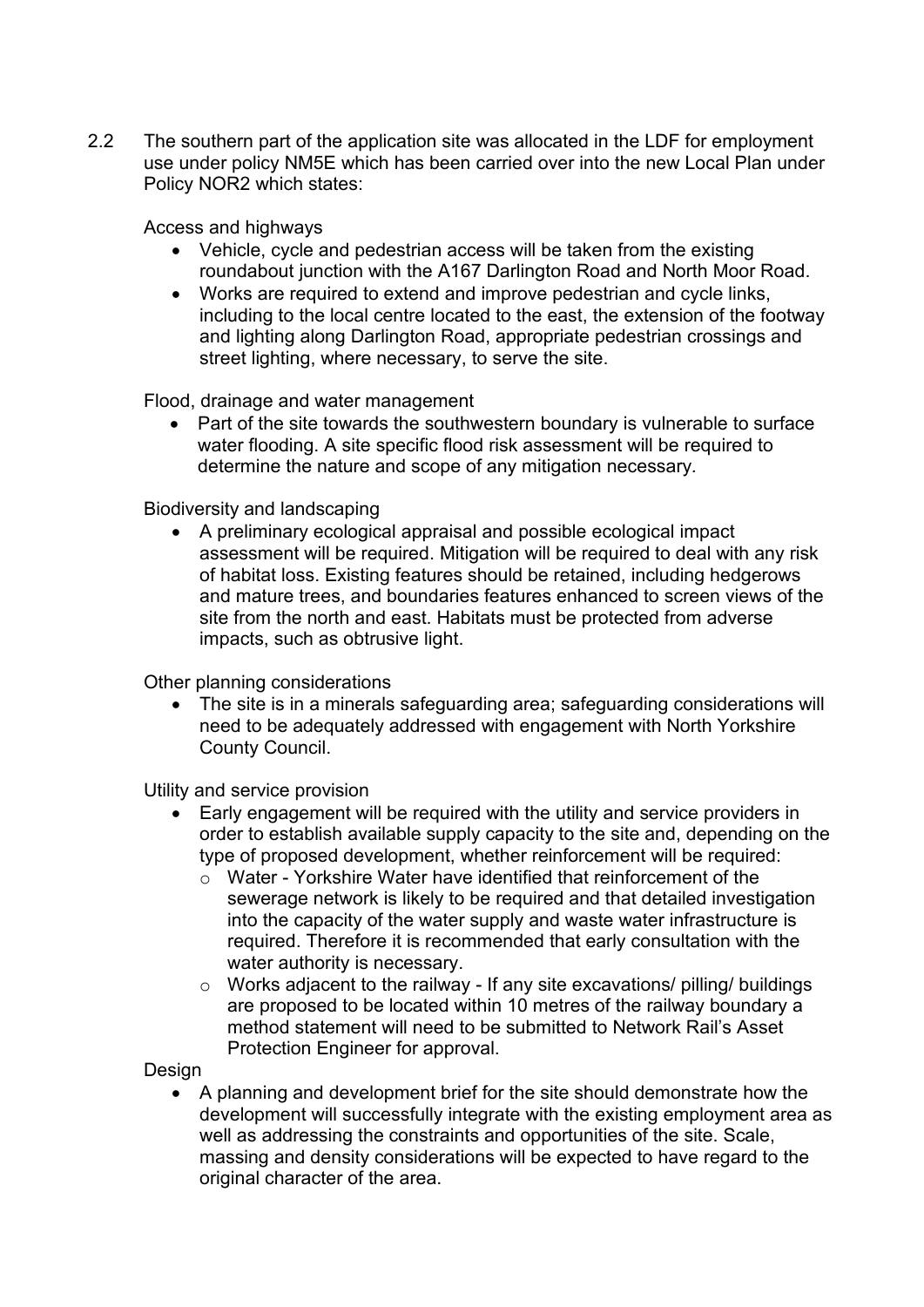2.3 The application is a hybrid application for the entirety of the Local Plan allocation site with full permission sought for the provision of trade counter space, a drive through restaurant and the access road for the wider site. Outline permission is sought for a petrol station with retail space, a further drive through, office and industrial space.

## **3.0 Relevant Planning and Enforcement History**

3.1 20/01681/SCR - Request for screening opinion for Environmental Impact Assessment (EIA) in accordance with the Town and Country Planning (Environmental Impact Assessment) Regulations 2017 (As amended) in respect of a Hybrid application for Full Planning for construction of up to 351m2 trade counter B8 use, up to 557m2 drive thru (A1,A3,A5) and infrastructure and an Outline application for four pump petrol station with up to 465m2 sui generis and A1 use, drive through up to 167m2 (A1, A3, A5) and a mix of up to 20,438m2 business and light industrial (B1 B2) – EIA not require

## **4.0 Relevant Planning Policies**

The relevant policies are:

- S 1: Sustainable Development Principles
- S 2: Strategic Priorities and Requirements
- S 3: Spatial Distribution
- EG 1: Meeting Hambleton's Employment Requirement
- EG 2: Protection and Enhancement of Employment Land
- EG 6: Commercial Buildings, Signs and Advertisements
- E 1: Design
- E 2: Amenity

E 3: The Natural Environment

CI 2: Transport and Accessibility

RM 3: Surface Water and Drainage Management NOR2 Employment Site Allocation

National Planning Policy Framework

#### **5.0 Consultations**

- 5.1 Parish Council No Response received
- 5.2 Highway Authority No objection subject to conditions
- 5.3 Environmental Health Officer Recommends conditions
- 5.4 North Yorkshire Police Designing Out Crime Officer recommends conditions
- 5.5 Yorkshire Water No objection subject to acceptable outfall rates
- 5.6 Lead Local Flood Authority Awaiting final comments
- 5.7 North Yorkshire County Council Heritage Service No objection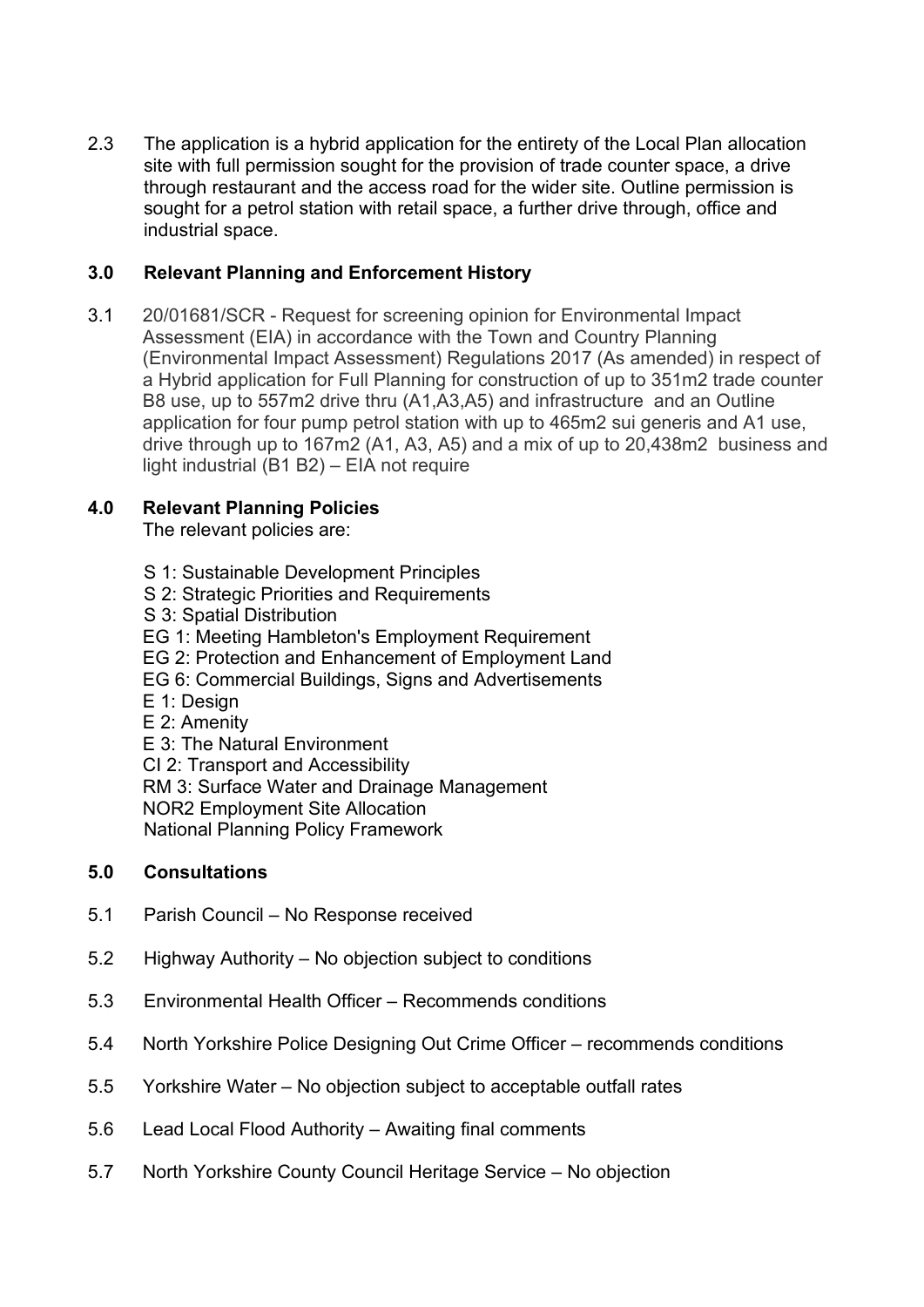- 5.8 Network Rail Recommends condition, awaiting confirmation on drainage condition content
- 5.9 North Yorkshire Fire and Rescue No Observations
- 5.10 MOD Safeguarding, RAF Leeming recommends conditions relating to Bird Hazard Management Plan and assurance that the drainage attenuation basin will only fill during peak events and will revert back to a dry basin after any events.
- 5.11 North Yorkshire County Council Footpaths Public right of way within the site will need a diversion order.
- 5.12 Public comments Five letters of representation were received, one in support one neutral and three in objection. The following points were raised:
	- Impact on litter
	- Increased noise from traffic
	- Light pollution
	- Impact of chain takeaways on an independent market town
	- Proposed uses are contrary to the LDF allocation
	- Allocation policy specifically excludes town centre uses (retail/food/drink)
	- Other high value non town centre uses could be developed to make the employment uses viable
	- Proposal is contrary to DP17 which safeguards employment land
	- Impact on employment land need in Emerging Local Plan
	- Will prejudice delivery of the new local neighbourhood centre on the east side of Darlington Road
	- Neighbourhood Centre requires the retail/food/drink uses to make the neighbourhood centre viable, approval of this scheme will draw away these uses making the neighbourhood centre unviable.
	- Disruptive uses should have been placed further back in the site
	- Views towards the Dales will be lost
	- Design unsympathetic to surroundings
	- Tree belt should be provided to screen the site
	- Dedicated cycleway and pelican crossings should be provided to make the site more accessible
	- Smell from drive through restaurants
	- There is existing space available for the proposed uses and therefore this greenfield land should not be developed

#### **6.0 Analysis**

6.1 The main issues to consider are:

i) The Principle of development in this location; ii) Acceptability of proposed uses; iii) Design and impact on the character of the area; iv) Amenity; v) Drainage; vi) Highways Safety and ; vii) Biodiversity

The principle of development in this location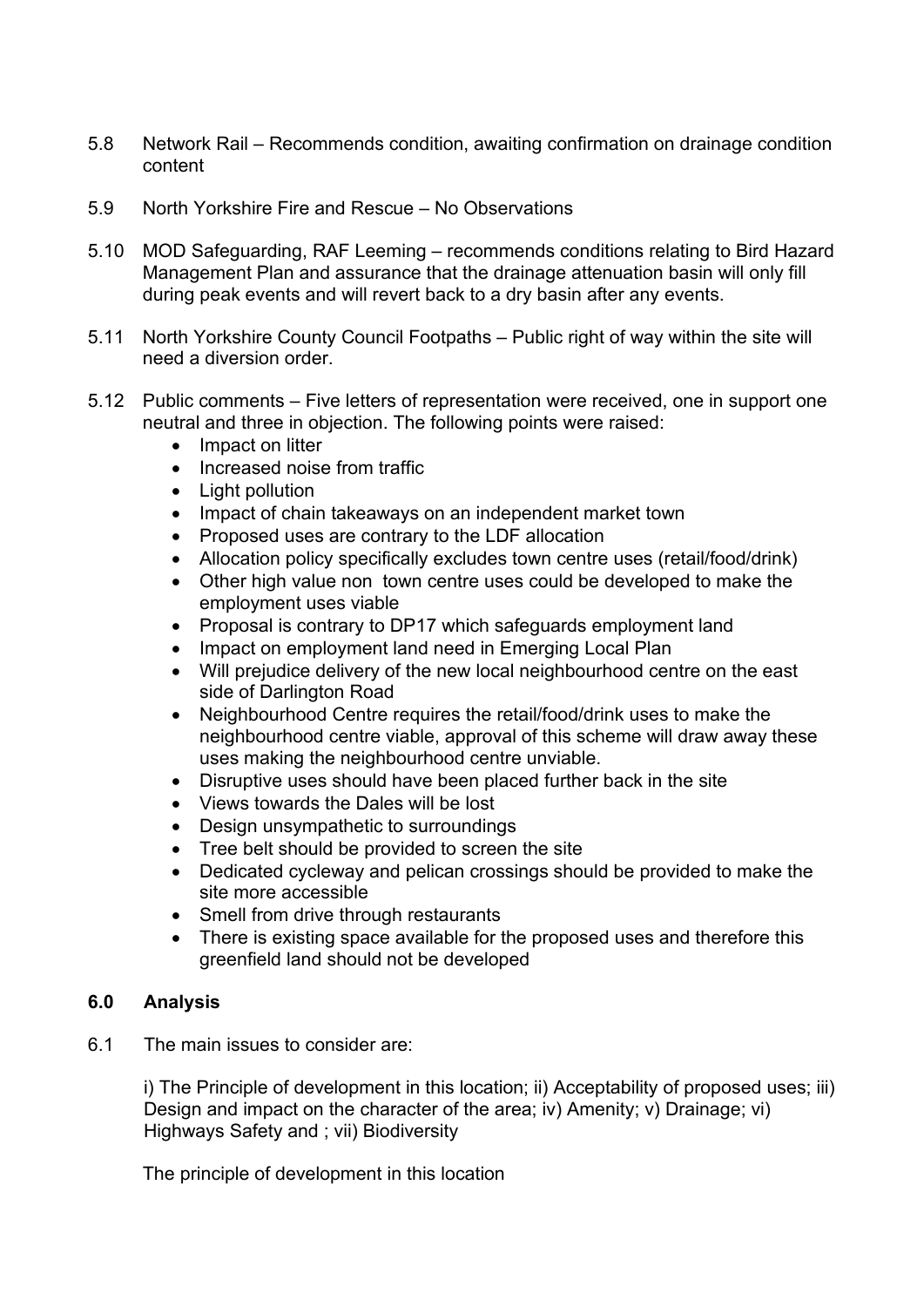6.2 Policy EG2 of the Local Plan identifies this site, amongst others, as a key employment location. In this case therefore the general principle of development in this location is considered acceptable.

#### Acceptability of proposed uses

- 6.3 Policy EG2 states that a proposal for B class uses within a key employment location will be supported. A proposal for sui generis uses will only be supported if it is demonstrated that there is no suitable land or buildings available within a general employment location or site allocated for employment development. A proposal that involves the redevelopment or change of use of land or premises for nonemployment uses will only be supported if it can be demonstrated that the proposed use is ancillary. Applicants will need to demonstrate that the proposal will have a complementary benefit to the employment area. There would be no unacceptable amenity impact, no unacceptable impact on either the operation of the site as a key employment location, or the supply of employment land, both in quantitative and qualitative terms. A proposal for a sui generis use or a use that is ancillary to the operation of the whole location should be located towards the periphery of the key employment location, nearest to public transport routes (where available), in order to reduce the potential for conflict with traffic associated with existing business uses.
- 6.4 Whilst the principle of development at this site is acceptable the proposal does not match the uses for which the site was allocated. The applicants claim that the site has not come forward yet, despite marketing, due to "the cost of the infrastructure required to enable the development of the site for small/medium scale employment units and the relatively low values that can be achieved in this location, making such investments unviable" (supporting statement pg 22). It is argued that the gateway location of the site lends itself to "restaurant- take away/retail/petrol station/trade counter uses which will generate high values and therefore assist in funding the infrastructure needed to open up the wider site" (supporting statement pg 22).
- 6.5 The applicant has applied the sequential test by assessing alternative locations for the development. It is considered, however, that this approach does not in itself justify the deviation from the allocation, however, it does assist in the application of Policy EG2 outlined above. The sequential test looked at a number of sites within Northallerton including the Auction Mart and carpark, the Prison site, sites at Yafforth Road/Finkills Way and the local Centre site to the east of Darlington Road. All sites assessed were considered to be either unsuitable or unavailable. Having reviewed the supporting statement it is considered that there are no other sites which could have been included in the assessment and the sequential test is therefore acceptable.
- 6.6 In addition, the applicant is arguing that an element of high value enabling development is required to assist in delivering the allocation. Even if a more suitable site for the non B class uses were found to be available it would not necessarily facilitate the allocation.
- 6.7 At the August Committee Members asked for additional information with regard to job creation. In terms of estimated job creation the agent has provided the tables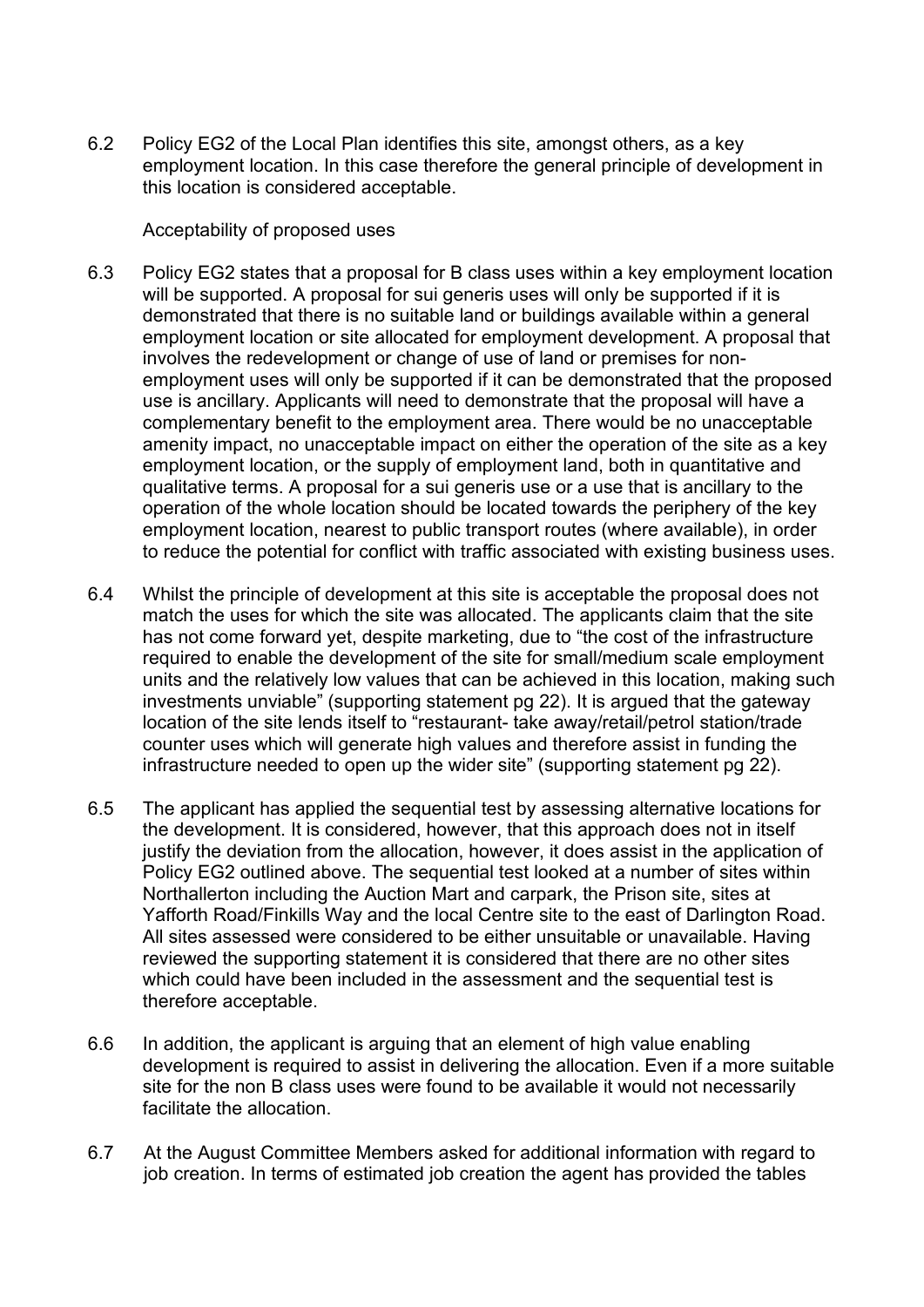below detailing the job density range for the hybrid scheme. The numbers are based either on figures supplied by their clients (i.e. for the drive-through) or calculated using the same assumptions used by the Council for the Employment Land Review 2016 on which the Local Plan is based.

- 6.8 Based upon 3 acres (excluding Trade and Offices) allocated to Prime Frontage Space and Drive Throughs, this would accommodate approximately 4750m2 of B2 space which would potentially create 132 jobs. The Petrol Filling Station and two Drive Throughs would create 142 full or part time jobs. The scheme as a whole, as proposed creates 715-782 jobs.
- 6.9 The agent also points out that the uses proposed will provide a variety of employment opportunities for a broader range of skill sets.

|         | Proposed scheme   Employees Lower Range | <b>Employees Upper Range</b> |
|---------|-----------------------------------------|------------------------------|
| Full    | 92 <sub>1</sub>                         | 92.1                         |
| Outline | 622.57                                  | 689.65                       |
| Total   | 714.67                                  | 781.75                       |

| 15475-<br>1000C<br>Proposed<br><b>Site</b><br>Masterplan | <b>Element</b><br>Οf<br><b>Scheme</b> | <b>Use</b> - Ratio based<br>on Employment<br><b>Land Review Final</b><br>Report published<br>September 2016 (or<br>figures provided by<br>Client*) | <b>Floorspace</b>        | <b>Employees</b>                            |
|----------------------------------------------------------|---------------------------------------|----------------------------------------------------------------------------------------------------------------------------------------------------|--------------------------|---------------------------------------------|
| Unit 1                                                   | Full                                  | Drive Thru*                                                                                                                                        | 351 sq.m<br><b>GIA</b>   | Circa 65 new<br>full and part-<br>time jobs |
| Unit 2                                                   | Full                                  | Trade Unit/s (B8)                                                                                                                                  | 557 sq.m<br><b>GIA</b>   | 7.74<br>employees<br>per sq m               |
| Unit 3                                                   | Full                                  | Trade Unit/s (B8)                                                                                                                                  | 1,394 sq.m<br><b>GIA</b> | 19.36<br>employees<br>per sq m              |
| Unit 4                                                   | Outline                               | Petrol Filling Station*                                                                                                                            | 465 sq.m<br><b>GIA</b>   | Expect at<br>least 12<br>people<br>employed |
| Unit 5                                                   | Outline                               | Drive Thru*                                                                                                                                        | $167$ sq.m<br><b>GIA</b> | Circa 65 new<br>full and part-<br>time jobs |
| Unit 6                                                   | Outline                               | Office Units (B1a)                                                                                                                                 | 465 sq.m<br><b>GIA</b>   | 35.77-58.13                                 |
| Unit 7                                                   | Outline                               | Office Units (B1a)                                                                                                                                 | 465 sq.m<br><b>GIA</b>   | 35.77-58.13                                 |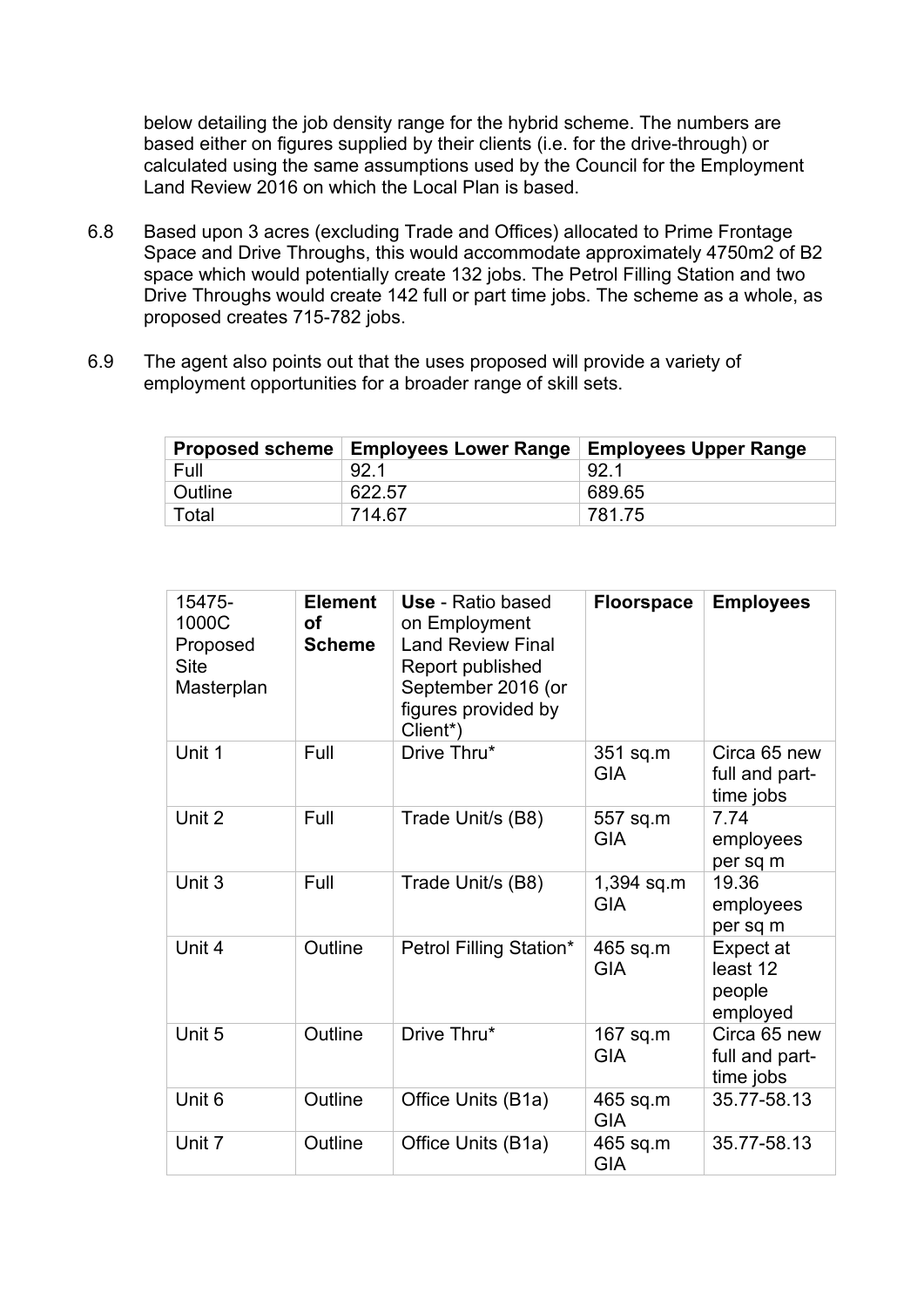| Unit 8  | Outline | Office Units (B1a) | 465 sq.m<br><b>GIA</b>   | 35.77-58.13 |
|---------|---------|--------------------|--------------------------|-------------|
| Unit 9  | Outline | <b>B2</b>          | 3,716 sq.m<br><b>GIA</b> | 103.22      |
| Unit 10 | Outline | <b>B2</b>          | 9,290 sq.m<br><b>GIA</b> | 258.1       |
| Unit 11 | Outline | <b>B2</b>          | 3,252 sq.m<br><b>GIA</b> | 90.33       |
| Unit 12 | Outline | <b>B2</b>          | 1,858 sq.m<br><b>GIA</b> | 51.61       |

- 6.10 A viability assessment was submitted with the application which details the build costs for the site. The Assessment claims that given the cost of infrastructure including the access road and balancing pond the site would be unviable unless a higher value can be achieved on a number of units. The proposal therefore is to site higher values units, drive throughs, trade counter and petrol station at the front of the site to balance the cost of infrastructure to the wider site.
- 6.11 Members at the August Committee raised concern about Infrastructure delivery. The agent has requested that this matter be dealt with via a pre-commencement condition. It is argued that this would allow for discussion with the utility companies with the benefit and certainty of a planning consent. It would also reflect the requirements of specific occupiers within any development scheme and allow time to incorporate and reflect the final layout.

The following wording is recommended: Prior to the commencement of development hereby approved, a scheme for the delivery of infrastructure and utilities across all phases of the development shall be submitted to and approved in writing by the Local Planning Authority. The scheme shall include but not be limited to:

- Access and utilities infrastructure including layout and connection points
- Timing and/or trigger points for implementation

The development shall thereafter be constructed in accordance with the approved details.

- 6.12 Comments have been received from Eshton Castlevale Ltd who have a legal agreement with the landowner to deliver a new local centre on land east of Darlington Road which has planning permission for town centre uses and will function as a new local neighbourhood centre. The comments raise a number of concerns regarding the impact of the proposal on the delivery of the neighbourhood centre.
- 6.13 It is argued in their representation that the proposal is contrary to the allocation policy which specifically precludes town centre uses and policy DP17 (of the LDF) which safeguards employment land. The relevant wording for NM5E is as follows: "high quality B1 uses will be required on this site and on the equivalent parts of Site NM5D, particularly at the prominent areas of the sites adjacent to the proposed roundabout junction, to form a suitable 'gateway' into Northallerton. B2, B8 and other suitable employment uses (excluding town centre uses) would also be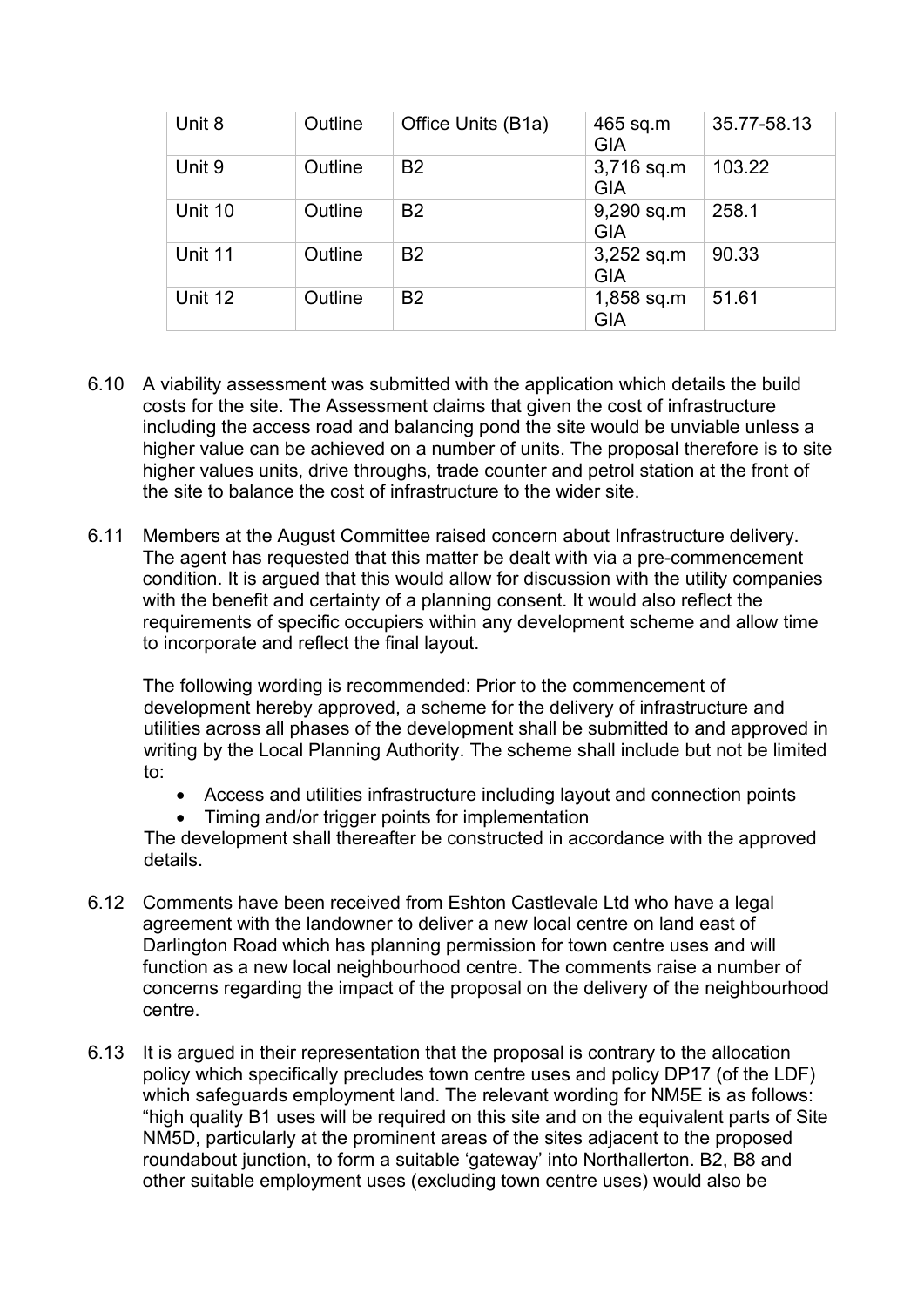acceptable within the site subject to location;" It is considered in this case that the wording does not specifically indicate that town centre uses would be unacceptable as the commentor states, rather that the allocation is for non town centre employment uses. This does not preclude the consideration of other uses where an appropriate justification has been provided.

- 6.14 In relation to DP17 part iii indicates that permission may be granted if there would be substantial planning benefit. The example given the removal of a nuisance. In this case, however, the site has not come forward in the last plan period and the proposal offers a reasonable solution. The provision of the infrastructure to allow the employment land to come forward is considered a planning benefit in this case.
- 6.15 The commentor also indicates that approval for drive throughs at this site would prejudice the delivery of the neighbourhood centre site by drawing the food retailers away. It is claimed that these business are required to achieve the visibility of the site. No specific evidence has been provided to back this up. Indeed, the identity of the end users has not officially been revealed by either party and therefore the Council cannot make any informed judgement on whether this proposal would prejudice the other. A decision must be made on the basis of what is before the Council and not on what may be presented in the future.
- 6.16 A similar objection has been raised on behalf of Simon Bailes, who claim that their site, which has permission for drive through units is sequentially preferable to the application site as it is better connected to the town centre. In this case the difference in accessibility is considered marginal. The commentor also questions the marketing carried out at the site and whether this was robust.

Design and impact on the character of the area

- 6.17 Policy E1 of the Local Plan states that all development should be of a high quality, integrating successfully with its surroundings in terms of form and function, reinforcing local distinctiveness and help to create a strong sense of place.
- 6.18 The National Planning Policy Framework supports this approach and, at paragraph 134, states that planning permission should be refused for development of poor design especially where it fails to reflect local design policies and government guidance on design, taking into account any local design guidance and supplementary planning documents such as design guides and codes
- 6.19 The site is currently green-field with industrial development to the south and the partially complete North Northallerton housing development to the east. The site currently forms part of the transition between the edge of the settlement and the open countryside. To the east of Darlington Road the North Northallerton housing development has extended the built form of the settlement to the north. This site will bring development on the western side approximately 100m beyond the road fronting extent of the housing development. Further land to the north-east of this new settlement edge has approval for further housing. Given the application site's position in relation to the strategic expansion of Northallerton and its status as an allocation in the Local Plan it is considered that development of the site will not have an undue impact on the character of the area.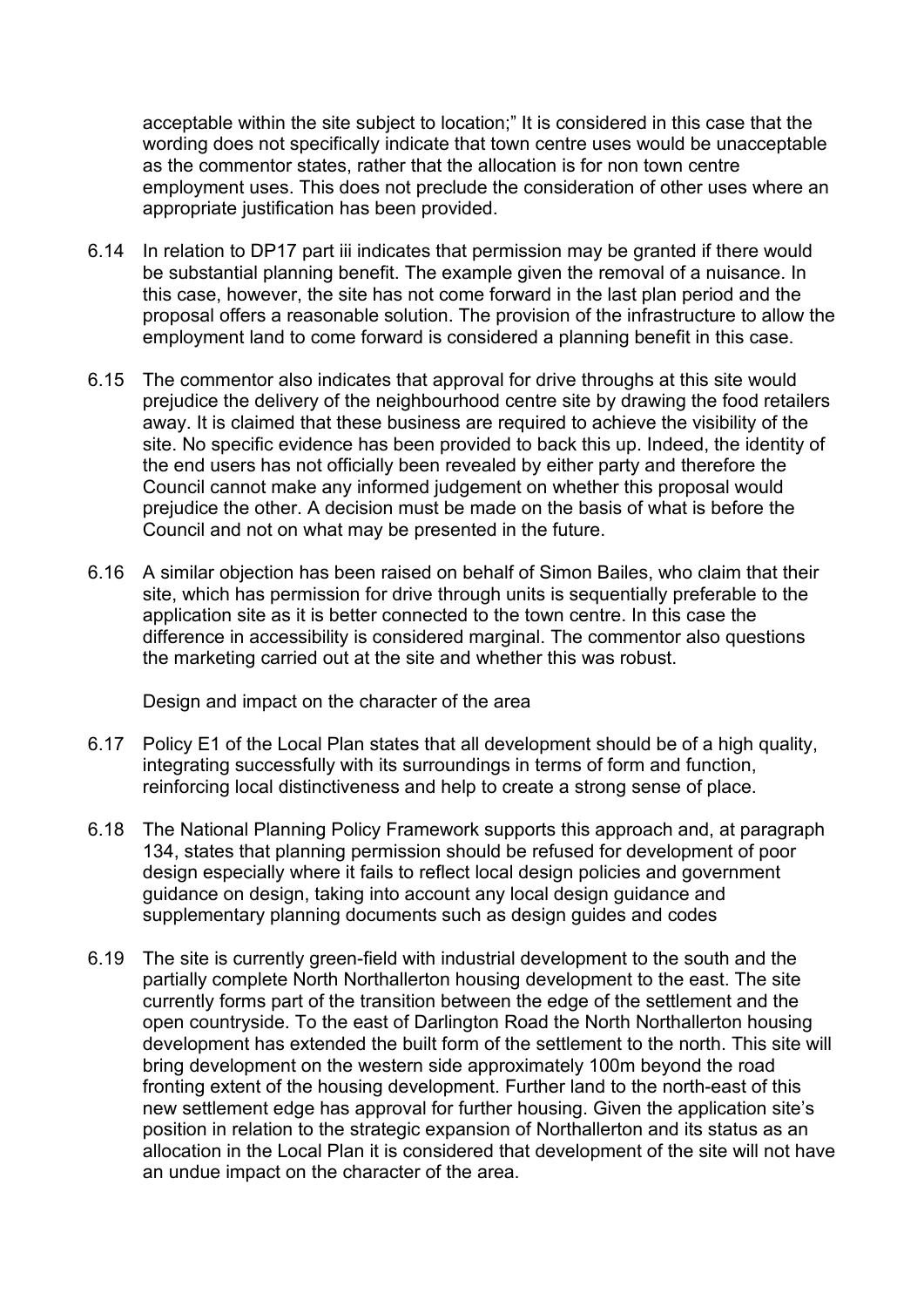- 6.20 Part of the application is in outline with access only considered. The appearance, scale, layout and landscaping of this part of the development will be considered at reserved matters stage.
- 6.21 The application also includes a section seeking full permission. This section is located at the south east corner. Detailed design drawings have been submitted for Unit 1 which is a drive-through unit and units 2 and 3 which are trade units. Unit 2 is shown as divisible into 2 separate spaces and unit 3 into 4 spaces. The design is modern in style featuring timber and Kingspan cladding, blue engineering brick and aluminium framed glazing.
- 6.22 As the site is seen as a gateway site into Northallerton it has been designed with visual permeability as a priority. The proposed stone entrance originally continued around the eastern boundary of the site. This was amended on request and it is now proposed to keep the existing hedgerow with the stone wall reduced to just the entrance.
- 6.23 The design and access statement identifies that other commercial and industrial properties in the area feature red brick and various cladding materials. This has not been carried forward into the proposed design, however, it appears that Unit 1 at least is a corporate design for a well known restaurant chain. The remaining buildings that seek full consent take their cue from Unit 1 and feature timber and industrial type cladding. Overall, the design is modern and will appear as good quality design in the context of the wider industrial area.

#### Amenity

- 6.24 Local Plan Policy E2 states that all proposals will be expected to provide and maintain a high standard of amenity for all users and occupiers, including both future occupants and users of the proposed development as well as existing occupants and users of neighbouring land and buildings, in particular those in residential use.
- 6.25 The Council's Environmental Health Officer was consulted and has recommended a number of conditions to secure the amenity of nearby residents. The response details that in recent years the number of complaints regarding industrial uses in the district has increased. The Environmental Health Officer has indicated that "historic estates tend to have no hours use restrictions and many larger operators now work 24 hours. Over the years the areas surrounding these sites have experienced a general increase in noise levels which can lead to a deterioration in amenity both due to increased activities during the night and associated road traffic movements. This becomes increasingly difficult when there are many operators and many sources of noise and odour".
- 6.26 As some of the end uses are currently unknown the Environmental Health Officer has recommended a number of conditions including submission of additional information at later stages of the development which will allow more detailed assessment at the appropriate time.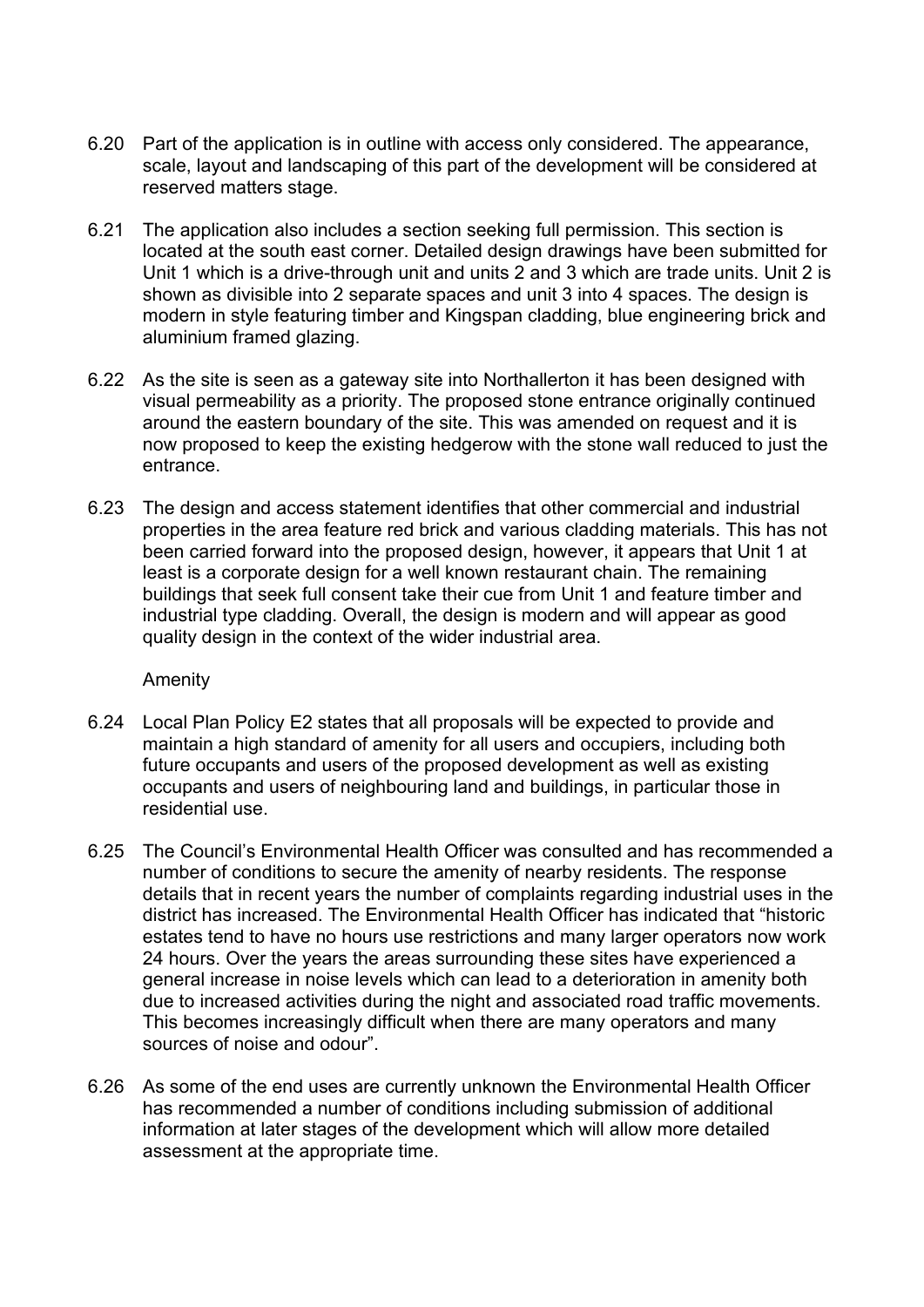Drainage

- 6.27 Local Plan Policy RM 3 relates to surface water and drainage management. Of relevance to this case is the requirement that SuDS be incorporated in the drainage design.
- 6.28 The application site is located in Flood Zone 1. The Local Plan identifies that the south western portion of the site is vulnerable to surface water flooding. Due to the size of the site a Flood Risk and Drainage strategy were submitted with the application.
- 6.29 The drainage strategy indicates that the site will be developed with separate systems for foul and surface water drainage. Ground condition testing has been carried out and it was found that the site is not suitable for soakaway systems.
- 6.30 The drainage assessment indicates that discharge to a watercourse is not viable as this would require the system to cross third party land. In the interest of sustainable drainage, Yorkshire Water has advised that the feasibility of crossing third party land be investigated further and have recommended that this be secured by condition.
- 6.31 Subject to the above condition it is proposed that surface water be discharged to the public system located in Standard Way with a maximum discharge rate of 5l/second. This will require a positive attenuation system through a detention basin, pumping station and via a rising main to the Yorkshire Water surface water sewer.
- 6.32 Similarly, foul water will discharge to the Yorkshire Water foul sewer at Standard Way. It is proposed that the drainage system will be built to adoptable standards.
- 6.33 Members expressed concern about the safety of the balancing pond. The agent has submitted drawing Ref 5740-JPG-SW-XX-DR-D–1400 S2 P10 which indicates the provision of a picket fence surrounding the balancing pond. It should also be noted that in response to the MOD the drainage consultant for the application has confirmed that the basin will remain dry except immediately after an extreme event.

#### **Highways**

- 6.34 Highways Safety Policy IC2 of the Local Plan indicates that a proposal will be supported where it is demonstrated that the development can be satisfactorily accommodated within the network, can be well integrated with footpath, cycling and public transport networks, provides proportionate contributions towards improvements where necessary, maximises opportunities for walking, cycling and public transport, provides safe access for both users and emergency vehicles and adequate parking.
- 6.35 North Yorkshire County Council Highways Authority has been consulted and the following response was returned: Access to the site is proposed to be taken from the recently constructed roundabout on Darlington Road. The roundabout and access road are of a suitable width and construction to accommodate the larger goods vehicles that the development would be expected to generate. A check on the capacity of the roundabout has demonstrated it would continue to operate within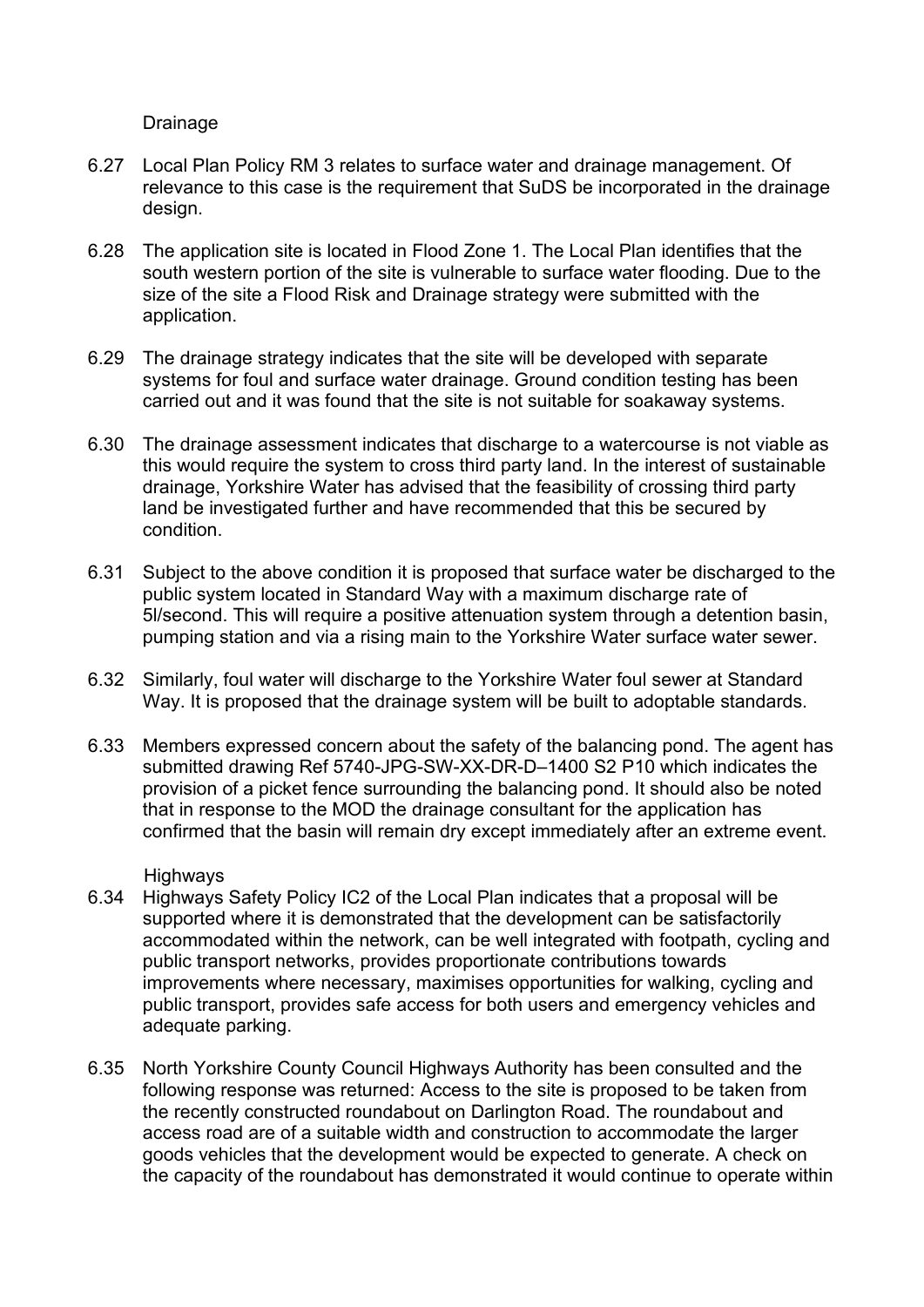capacity with the new traffic generated by the proposals and therefore the vehicular access proposals are considered acceptable.

- 6.36 The internal road and site layout shown for phase 1A would allow service vehicles to the Trade Units to load and unload clear of the highway and leave the site in a forward gear. The level of parking provision proposed for phase 1A also meets the minimum requirements expected. An indicative road layout for the later phases seeking outline permission has been provided and in principle this is considered acceptable although the highway authority would expect a turning head facility to be provided that can be used by goods vehicles to form part of the road layout.
- 6.37 The impact of the new traffic expected to be generated by the proposals has been considered with a trip generation and distribution exercise undertaken by the applicant. It is accepted that a number of uses proposed for the site, such as the petrol filling station and drive through restaurants will rely to some extent on existing traffic that already passes the site. Given the site is located on a major A road, this could be a significant proportion of the traffic. There is also likely to be some redistribution of existing traffic that is already present on the wider local road network that will divert to this development. However, there will also be new trips that are likely to impact on junctions in Northallerton that can already suffer from congestion. Traffic modelling work recently undertaken has in particular highlighted issues at High Street and Friarage Street with options to improve capacity now being considered. The proposed development is likely to result in a noticeable impact at this location and therefore a contribution towards measures to improve capacity is sought. It is also important to ensure that facilities and infrastructure that can provide alternative means of transport to the site are provided. A connecting cycle path/footpath that joins to Standard Way and a contribution to provide/enhance bus services to this location are also sought as part of the proposals.
- 6.38 North Yorkshire County Council Highways raised no objection to the proposals and recommend conditions relating to detailed plans, construction requirements, closing of the farm access, off site works, travel plan delivery and a construction management plan. It is considered that the proposed development will not result in a harmful impact on road safety and the proposed development is in compliance with policy IC2.

#### **Biodiversity**

- 6.39 Planning Practice Guidance on the natural environment indicates that section 40 of the Natural Environment and Rural Communities Act 2006 places a duty on all public authorities in England and Wales to have regard, in the exercise of their functions, to the purpose of conserving biodiversity. A key purpose of this duty is to embed consideration of biodiversity as an integral part of policy and decision making throughout the public sector, which should be seeking to make a significant contribution to the achievement of the commitments made by government in its 25 Year Environment Plan.
- 6.40 Policy E3 of the Local Plan requires that harm to a feature of biodiversity interest, will only be supported where harm is unavoidable, then appropriate mitigation is provided to lessen the impact of any unavoidable harm, and as a last resort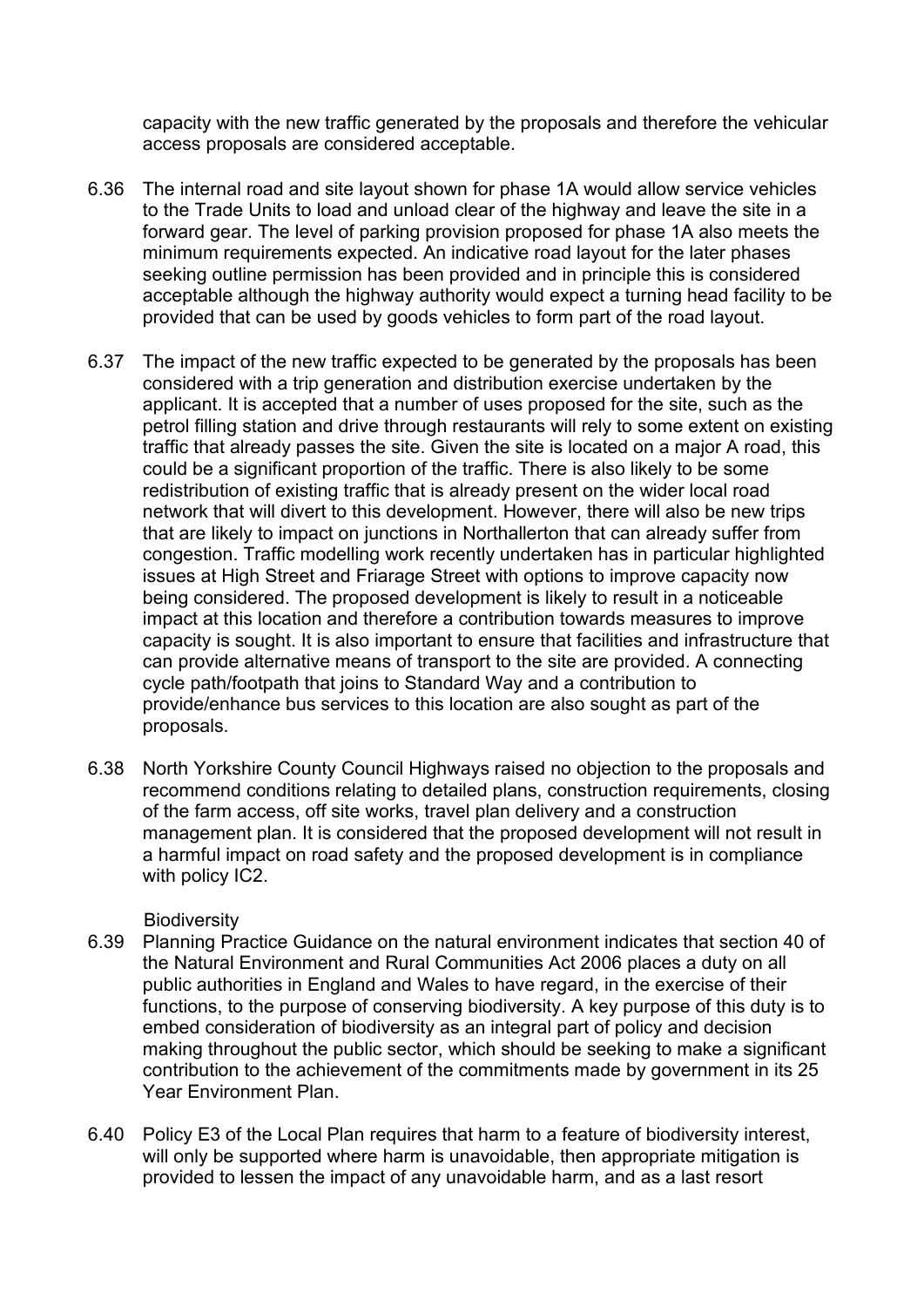compensation is delivered to offset any residual damage to biodiversity. Policy E3 also requires the use of a biodiversity offsetting metric to demonstrate that a proposal will deliver a net gain for biodiversity. It must also be demonstrated that the need for the proposal outweighs the value of any features that would be lost.

- 6.41 A Preliminary Ecological Assessment was submitted with the application. As part of the assessment a desktop study was undertaken on the 19/11/2019 in order to obtain any relevant ecological records that may be present within a 2km radius of the site, including protected and notable species records and nature conservation designations. The proposed development will have no impact on statutorily and non-statutorily designated conservation sites. This is due to no conservation sites in the wider landscape being in or within 2km of the influencing area of the proposed development.
- 6.42 A phase 1 habitat survey was also undertaken on site. The site was found to have potential of supporting bat roosting sites and emergence surveys were recommended to establish the presence or absence of bat roosts. Emergence and re-entry surveys were carried out in august and September of 2020. The surveys found a number of bats commuting/foraging at the site. In addition, 2 instances of bats (brown long-eared and common pipistrelle) emerging from the barn to the south of the dwelling were recorded.
- 6.43 As bats have been confirmed to be roosting at the site a Bat Mitigation Licence must be applied for from Natural England, and a mitigation plan devised so development causes as little impact on local bat populations as possible.
- 6.44 With regard to bat protection the agent has suggested the following condition: "The development shall be carried out in accordance with the recommendations contained in the Bat Survey and Report by JCA dated 26 November 2020. No works to the buildings to be demolished, or trees identified as having more than negligible suitability, shall take place until a Bat Mitigation License has been applied for from Natural England".
- 6.45 Paragraph 180 of the National Planning Policy Framework states that if significant harm to biodiversity resulting from a development cannot be avoided (through locating on an alternative site with less harmful impacts), adequately mitigated, or, as a last resort, compensated for, then planning permission should be refused;
- 6.46 In this case it is considered that there are no alternative sites available to accommodate this development, however, mitigation measures can be secured to reduce the impact during construction and later use of the site. It is recommended that a Construction Environmental Management Plan (CEMP) and a Landscape and Ecological Management Plan (LEMP) including a suitable lighting scheme be provided prior to the commencement of development.
- 6.47 The Preliminary Ecological Assessment also found that the buildings, scattered trees and hedgerow habitats on site provide excellent nesting opportunities for breeding bird species. Several vacant Swallow nests were noted within the storage building and outbuilding. The scattered broadleaf trees on site offer potential nesting areas for breeding birds. The site is likely to support breeding birds, including those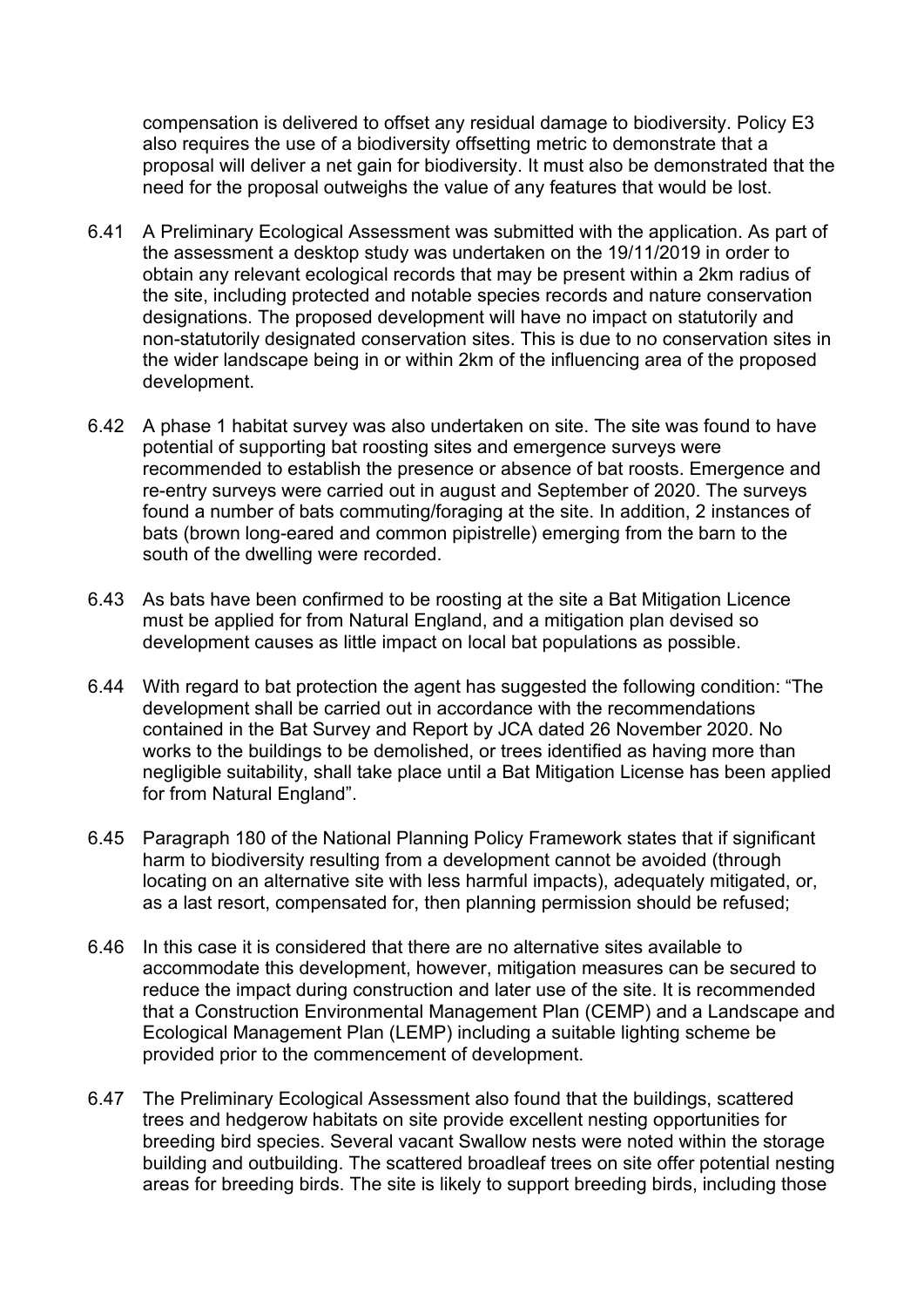listed as Local Hambleton Biodiversity Action Plan farmland bird species. It was also found that the site is unlikely to support nesting and breeding hedgehogs, however the grassland habitat offers some foraging opportunities for hedgehogs.

- 6.48 It is recommended that Biodiversity Enhancement Plan be secured by condition which includes:
	- Quantities and locations of faunal boxes for bats, birds, hedgehogs and insects.
	- Native shrub/tree/grass/hedgerow planting.
	- Gaps in fencing to allow movement for hedgehogs and other small mammals

#### Planning Balance

6.49 The proposal does not strictly comply with the requirements of the Local Plan allocation. An argument has been put forward, however, which reasonably explains the justification for the town centre type units in this location. There is some merit to the argument that the neighbourhood centre could be impacted by the proposal, however, it is considered that based on the available information this would not form a robust reason for refusal at this stage. Given that the allocation has not come forward in the last plan period it is considered that the proposal to offset the cost of infrastructure through the provision of high value units is acceptable.

### **7.0 Recommendation**

- 7.1 That subject to any outstanding consultations permission is **GRANTED** subject to the following conditions:
	- 1. Part 1) of the development hereby permitted (Full planning permission is sought for the demolition of the existing farmhouse and buildings and construction of a commercial development comprising of 21,000sq ft (1951 sq.m) of trade counter space (B8), a 3,777sq ft (351 sq.m) drive thru (E b) and sui generis and associated infrastructure comprising of carparking, landscaping, drainage and construction of an access road (Phase A1) from the Darlington Road to cross enable Phase 1B and 2) shall be begun within three years of the date of this permission.
	- 2. Application for the approval of all the reserved matters in respect of Part 2) of the development hereby approved (Outline Planning Permission is sought for Phases 1B and 2 for the erection of the following: A four pump petrol station with up to 5,000sq ft (465 sq.m) of retail space (Sui generis and ancillary E a). A drive thru of up to 1,800sq ft (167 sq.m) (E b) and sui generis. Office units of up to 15,000sq ft (1395 sq.m) E g. Industrial units of up to 190,000 sq ft (18,116 sq m) B2) shall be made to the Local Planning Authority not later than three years from the date of this decision and the development hereby approved shall be begun on or before whichever is the later of the following dates: i) Three years from the date of this permission ii) The expiration of two years from the final approval of the reserved matters or in the case of approval on different dates, the final approval of the last such matter to be approved.
	- 3. No development in respect of Part 2) (Outline Planning Permission is sought for Phases 1B and 2 for the erection of the following: A four pump petrol station with up to 5,000sq ft (465 sq.m) of retail space (Sui generis and ancillary E a). A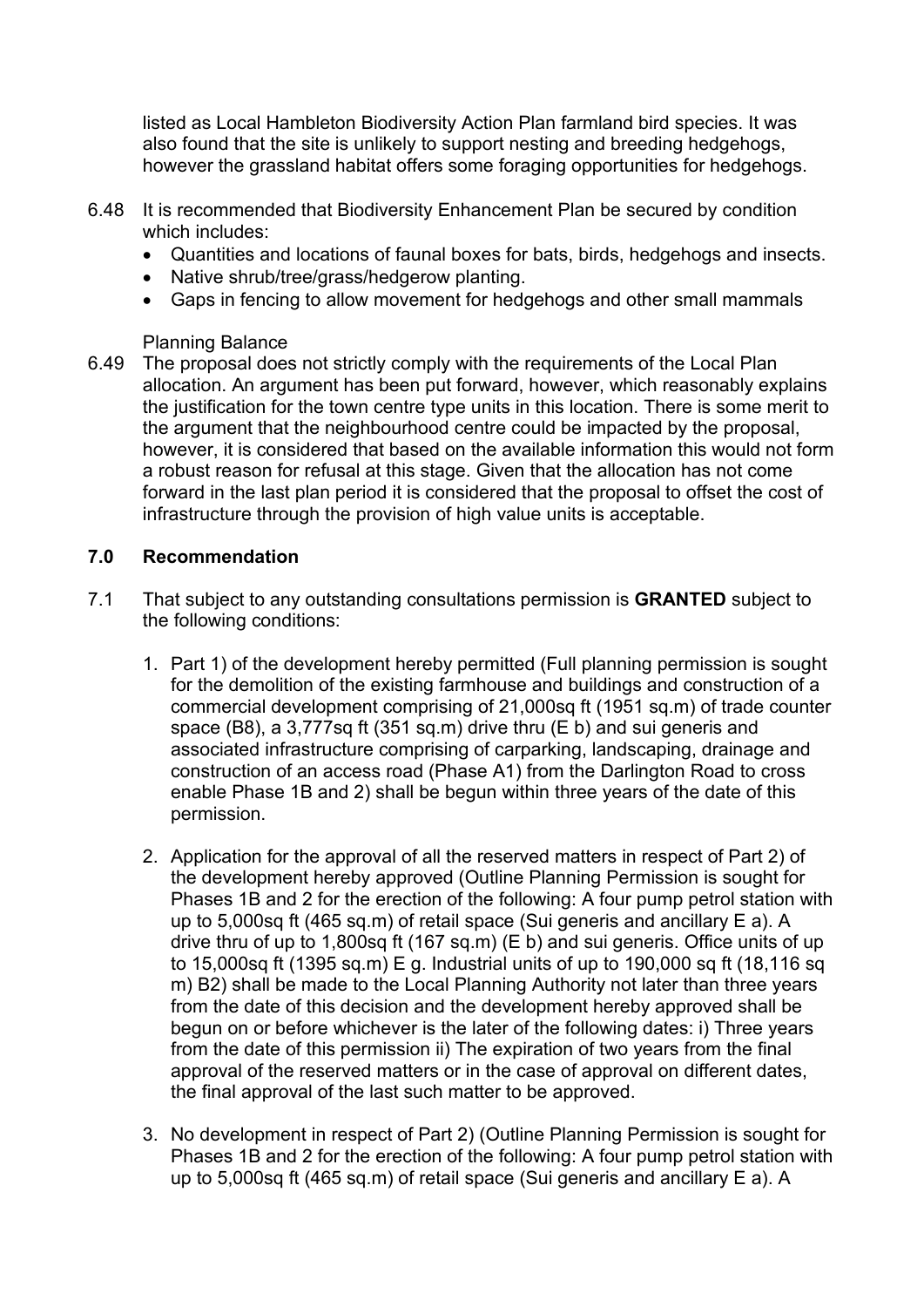drive thru of up to 1,800sq ft (167 sq.m) (E b) and sui generis. Office units of up to 15,000sq ft (1395 sq.m) E g. Industrial units of up to 190,000 sq ft (18,116 sq m) B2) shall take place in any Phase without the prior written approval of the Local Planning Authority of all details of the following reserved matters for that Phase: (i) appearance; (ii)) landscaping; (iii) layout; and(iv) scale. Thereafter the development of that Phase shall not be carried out otherwise than in strict accordance with the approved details.

4. Part 1) of the development herby permitted shall not be undertaken other than in complete accordance with the drawing(s) numbered: Proposed Site Layout 15475-101 Rev A received on 20.07.2021 Proposed Unit 1&2 GA 15475-102 Rev A received on 20.07.2021 Proposed Unit 1 Elevations 15475-104 Rev A received on 20.07.2021 Proposed Site Elevations/Sections 15475-107 Rev A received on 20.07.2021 Proposed Boundaries Plan 15475-112 Rev A received on 20.07.2021 Landscape Plan 15475-VL L01 Rev D received on 20.07.2021 Landscape

Masterplan 15475-VL L02 Rev D received on 20.07.2021

- 5. The Reserved Matters application shall be submitted in substantial accordance with the Proposed Phasing Plan 15475-111 Rev A.
- 6. 6. Part 1) of the development shall not be occupied until the access road and related services have been installed to a standard adoptable by statutory undertakers to facilitate Phase 2 of the development as shown on drawing titled Proposed Phasing Plan 15475-111 Rev A and received by Hambleton District Council on 26.11.2020.
- 7. Except for investigative works, no excavation or other groundworks or the depositing of material on site in connection with the construction of any road or any structure or apparatus which will lie beneath the road must take place on any phase of the road construction works, until full detailed engineering drawings of all aspects of roads and sewers for that phase, including any structures which affect or form part of the highway network, and a programme for delivery of such works have been submitted to and approved in writing by the Local Planning Authority. The development must only be carried out in compliance with the approved engineering drawings.
- 8. No part of the development to which this permission relates must be brought into use until the carriageway and any footway or footpath from which it gains access is constructed to binder course macadam level or block paved (as approved) and kerbed and connected to the existing highway network with any street lighting installed and in operation. The completion of all road works, including any phasing, must be in accordance with a programme submitted to and approved in writing with the Local Planning Authority before any part of the development is brought into use.
- 9. With 6 months of development commencing on phase 2 the existing farm access onto Darlington Road has been permanently closed off in accordance with details which have first been submitted to and approved in writing by the Local Planning Authority.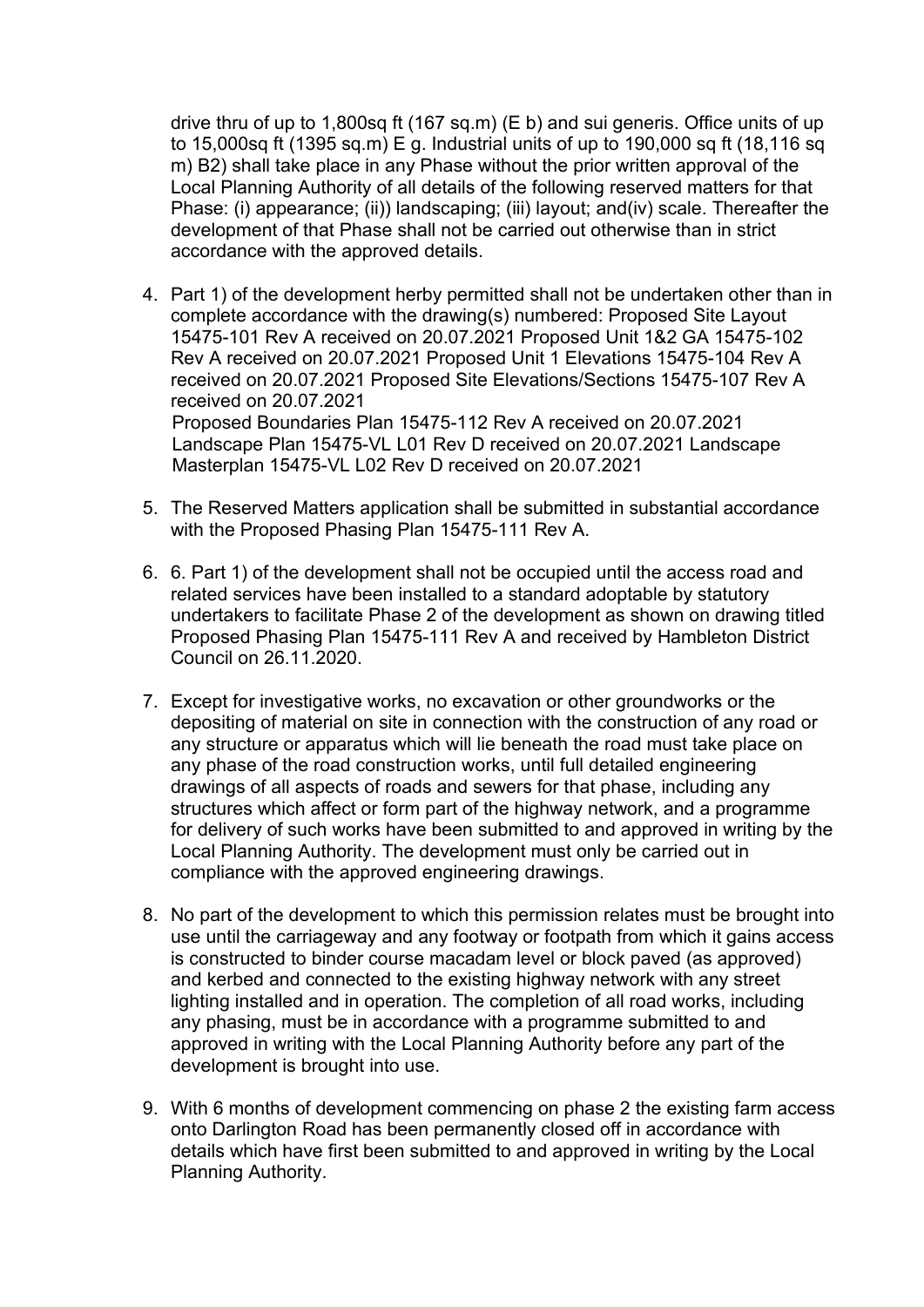- 10.There must be no excavation or other groundworks, except for investigative works, or the depositing of material on the site in connection with the construction of phases 1B and 2 on land south east of Moor Close Darlington Road until full details of the following have been submitted to and approved in writing by the Local Planning Authority: o vehicular, cycle, and pedestrian accesses; o vehicular and cycle parking; o vehicular turning arrangements including measures to enable vehicles to enter and leave the site in a forward gear, and; o loading and unloading arrangements. No part of phases 1B and 2 of the development must be brought into use until the vehicle access, parking, manoeuvring and turning areas have been constructed in accordance with the details approved in writing by the Local Planning Authority. Once created these areas must be maintained clear of any obstruction and retained for their intended purpose at all times.
- 11.No part of the development must be brought into use until the access, parking, manoeuvring and turning areas for all users at Phase 1A have been constructed in accordance with the details approved in writing by the Local Planning Authority. Once created these areas must be maintained clear of any obstruction and retained for their intended purpose at all times.
- 12.The development must be carried out and operated in accordance with the approved framework Travel Plan. Those parts of the Travel Plan that are identified therein as being capable of implementation after occupation must be implemented in accordance with the timetable contained therein and must continue to be implemented as long as any part of the development is occupied.
- 13.No development for any phase of the development must commence until a Construction Management Plan for that phase has been submitted to and approved in writing by the Local Planning Authority. Construction of the permitted development must be undertaken in accordance with the approved Construction Management Plan. The Plan must include, but not be limited, to arrangements for the following in respect of each phase of the works: 1. wheel and chassis underside washing facilities on site to ensure that mud and

debris is not spread onto the adjacent public highway;

2. the parking of contractors' site operatives and visitor's vehicles;

3. areas for storage of plant and materials used in constructing the development clear of the highway;

4. measures to manage the delivery of materials and plant to the site including routing and timing of deliveries and loading and unloading areas;

5. protection of carriageway and footway users at all times during demolition and construction;

6. details of site working hours;

7. means of minimising dust emissions arising from construction activities on the site, including details of all dust suppression measures and the methods to monitor emissions of dust arising from the development;

8. details of external lighting equipment;

9. details of ditches to be piped during the construction phases;

10. a detailed method statement and programme for the building works; and

11. contact details for the responsible person (site manager/office) who can be contacted in the event of any issue.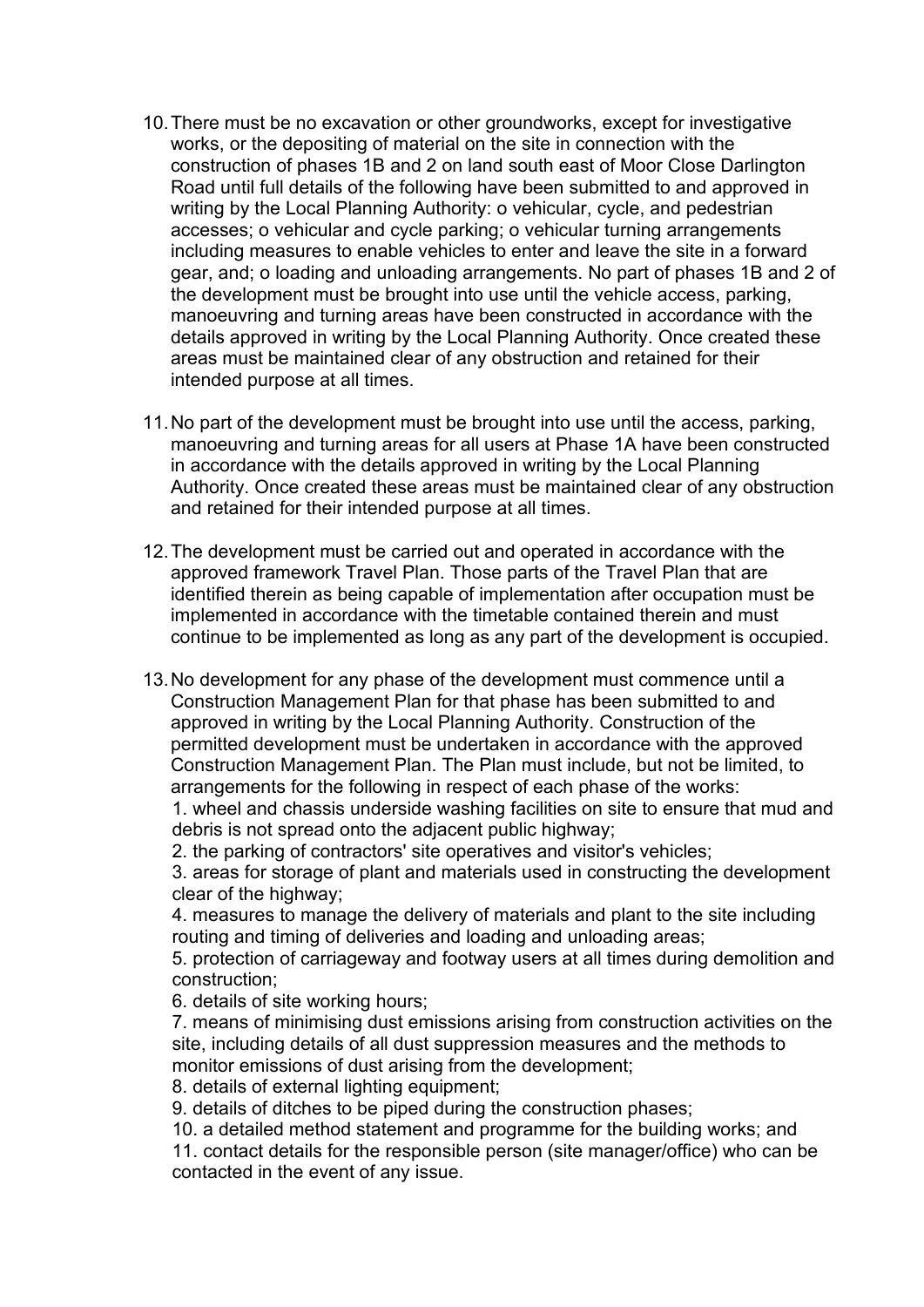- 14.The following schemes of off-site highway mitigation measures must be completed as indicated below: 1. Provision of 2.5m wide shared cycleway/footway from the junction of Standard Way/Darlington Road that connects with the footway/cyleway at the roundabout of the A167/North Moor Road. To be provided prior to first occupation of the site. 2. Provision of a bus stop and shelter with raised kerbs on the northbound lane of the A167 Darlington Road prior to the roundabout Darlington Road/North Moor Road. To be provided prior to first occupation of the site For each scheme of off-site highway mitigation, except for investigative works, no excavation or other groundworks or the depositing of material on site in connection with the construction of any scheme of off-site highway mitigation or any structure or apparatus which will lie beneath that scheme must take place, until full detailed engineering drawings of all aspects of that scheme including any structures which affect or form part of the scheme have been submitted to and approved in writing by the Local Planning Authority. An independent Stage 2 Road Safety Audit carried out in accordance with GG119 - Road Safety Audits or any superseding regulations must be included in the submission and the design proposals must be amended in accordance with the recommendations of the submitted Safety Audit prior to the commencement of works on site. Each item of the off-site highway works must be completed in accordance with the approved engineering details and programme.
- 15.There shall be no piped discharge of surface water from the development prior to the completion of surface water drainage works, details of which will have been submitted to and approved by the Local Planning Authority. If discharge to public sewer is proposed, the information shall include, but not be exclusive to: i) evidence that other means of surface water drainage have been properly considered and why they have been discounted; and ii) the means of discharging to the public sewer network at a rate to be agreed by the Local Planning Authority
- 16.In respect of Part 1) of the development the hours of use for the restaurant, drive through / takeaway restaurant are restricted to between 07:00 - 22:00.
- 17.In respect of Part 1) of the development hereby approved delivery of raw ingredients / materials are restricted to between the hours of 07:00 -20:00.
- 18.In respect of Part 1) of the development hereby approved all emissions to air resulting from any processes, plant, or activity likely to be detected at odour sensitive receptors shall be treated and discharged at a height, position and in a manner to the satisfaction of the Local Planning Authority. Details of theses emission(s), odour impact assessments and the method(s) of odour abatement, treatment of the discharge shall be submitted and agreed in writing with the Local Planning Authority prior to the commencement of emissions. (Siting the plant on a façade facing away from the receptor has been recommended as mitigation). The scheme shall also include details of noise levels generated and any noise attenuation structures to be incorporated.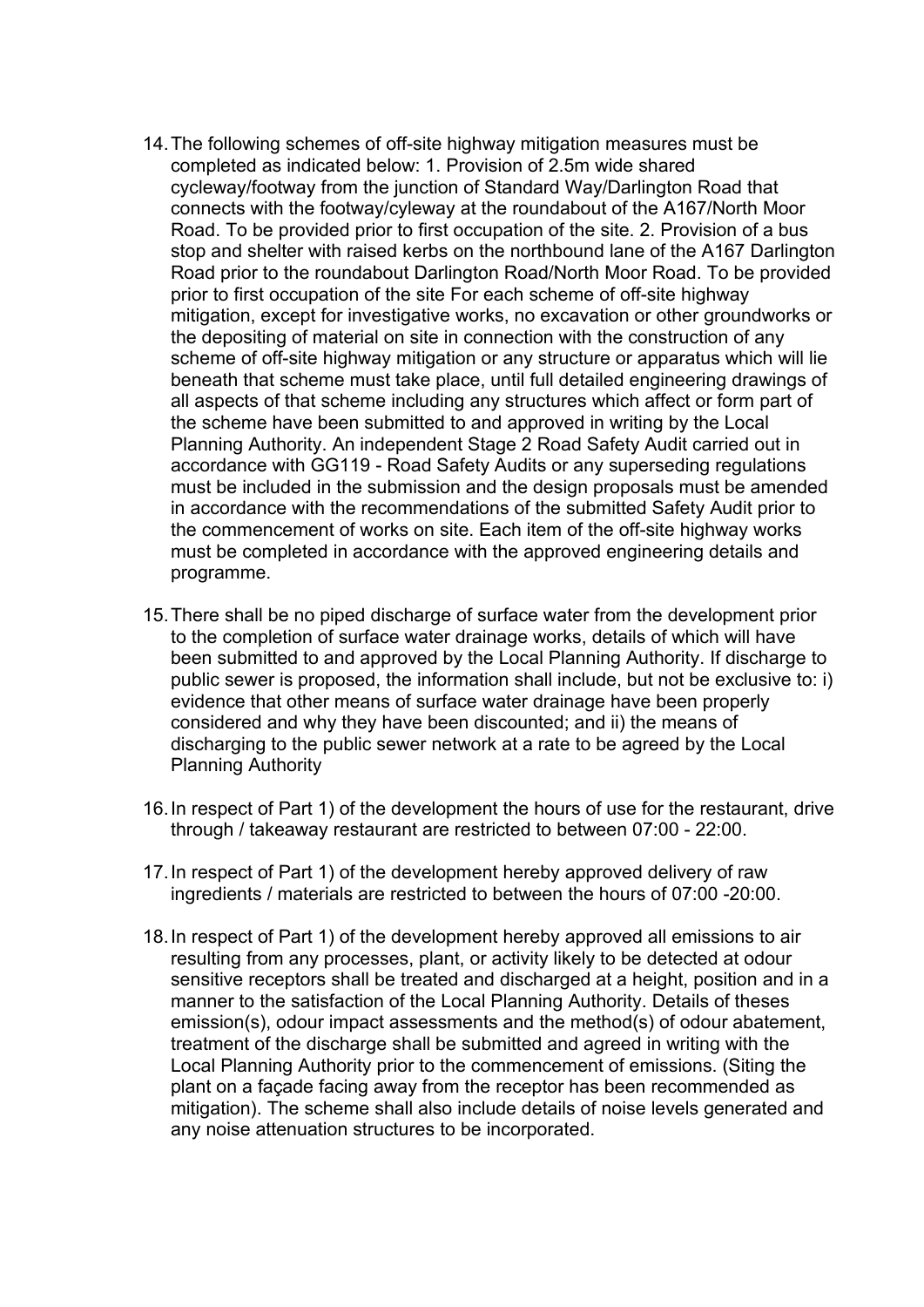- 19.In respect of Part 1) of the development hereby approved a construction management scheme shall be submitted to and approved in writing by the LPA before ground works commence. The scheme shall detail what steps shall be taken to mitigate emission of noise, lighting, dust, and vibration from the site impacting on existing noise sensitive premises\*. This is to include details the siting of:
	- materials and machinery, o staff welfare facilities o office location, staff/contractor parking,
	- construction site traffic movements including deliveries,
	- siting of any lighting provision, type, and controls o hours of hours including delivery times.
	- how dust emissions will be reduced, monitored, and managed.
	- Details of any piling to take place including duration and equipment type to be used.
	- How machinery, equipment and earth works will comply with the British Standards BS 5228- 1:2009 Code of practice for noise and vibration control on construction and open sites, Part 1 : Noise
	- In circumstances where vibration is a potential source of impact it is anticipated that an appropriate vibration / screening survey or prediction report be proposed, and details submitted. Details of the community engagement arrangements will be in place throughout ground preparation and construction phases. \*Noise sensitive premises are taken to be places where building occupants may be resting, sleeping, or studying, or spending recreational time.
- 20.In respect of Part 2) of the development all emissions to air resulting from any processes, plant, or activity likely to be detected at odour sensitive receptors shall be treated and discharged at a height, position and in a manner to the satisfaction of the Local Planning Authority. Details of theses emission(s), odour impact assessments and the method(s) of odour abatement, treatment of the discharge shall be submitted and approved in writing by the Local Planning Authority prior to the commencement of emissions.
- 21.In respect of Part 2) of the development HGV and / or other associated deliveries to the development area shall be restricted to between the hours of 08:00- 18:00 hrs daily.
- 22.In respect of Part 2) of the development no external and / or externally terminating fixed plant extract ventilation, plant or machinery shall be placed on the roofs of the units. Prior to the installation of any extract ventilation system details of the position and termination height shall submitted to and approved writing by the Local Planning Authority.
- 23.In respect of Part 2) of the development no HGV / Refrigerated vehicles shall be parked overnight on the highway within the development area.
- 24.In respect of both Part 1) and Part 2) of the development: Notwithstanding the provisions of any Town and Country Planning (Use Classes) Order and any Town and Country Planning General or Special Development Order for the time being in force relating to 'permitted development' the buildings shall be retained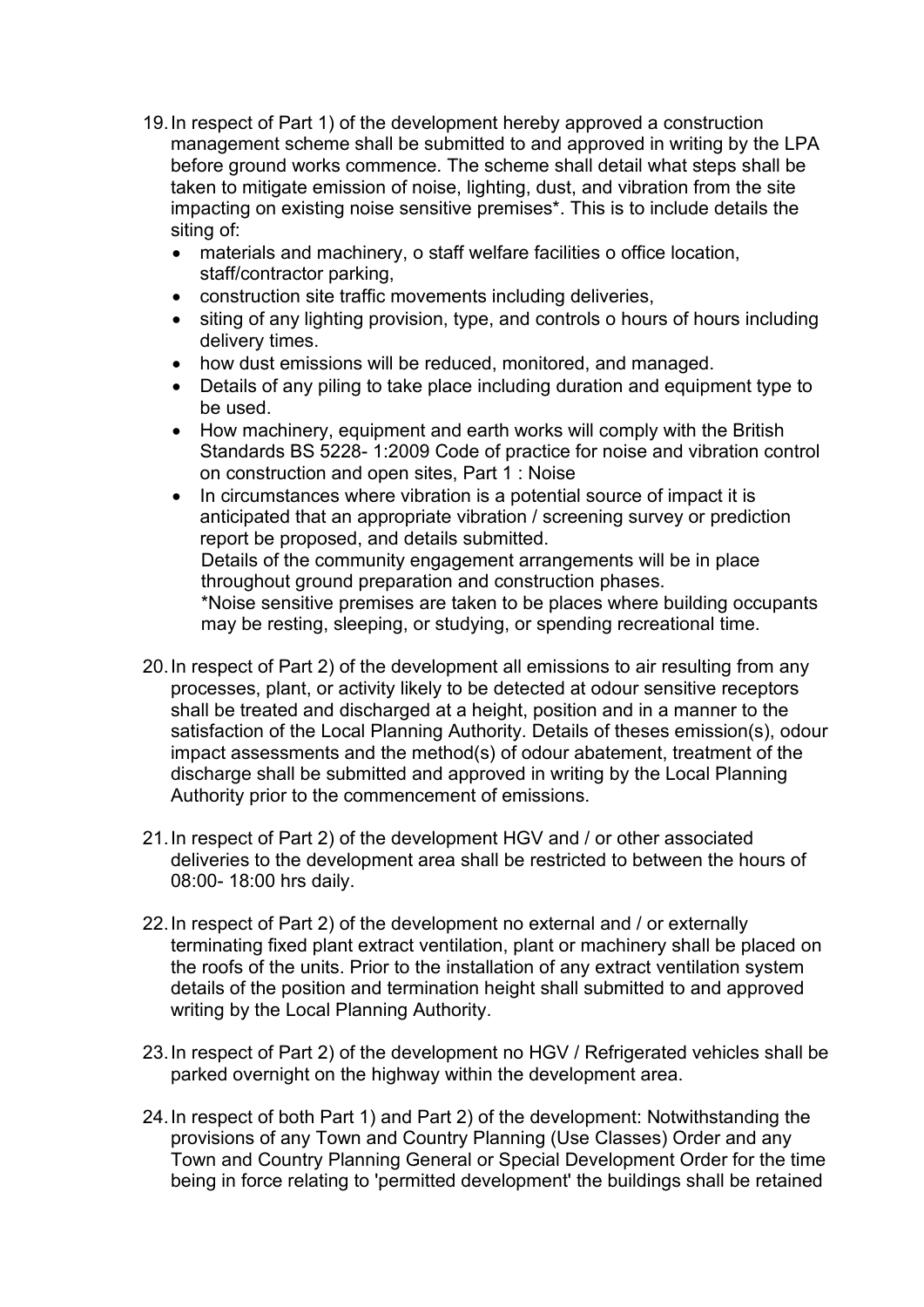for the uses hereby approved and detailed in the description and no changes of use shall occur without the express consent of the Local Planning Authority through an application made under Part III of the Town and Country Planning Act 1990.

- 25.In respect of Part 1) and Part 2) of the development details of any external lighting of the site shall be submitted to and approved in writing by the Local Planning Authority prior to the development commencing. The information shall include a layout plan with beam orientation and schedule of equipment in the design (luminaire type, mounting height, aiming angles, and luminaire profiles) and shall detail any measures to be taken for the control of any glare or stray light arising from the operation of artificial lighting. Thereafter the artificial lighting shall be installed, operated, and maintained in accordance with the approved scheme. Changes to any element of the lighting scheme shall be submitted to and approved in writing by the Local Planning Authority prior to the changes taking place.
- 26.In respect of Part 2) of the development for unit occupations where noise activities produced both internally or externally are likely to be heard by nose sensitive receptors, including other business users, further information shall be submitted to and approved in writing by the Local Planning Authority in the form of an acoustic assessment detailing the associated noise level created by activities and / or machinery (including low frequency noise were relevant), impact on sensitive receptors, proposed mitigation, and the associated reduction in noise levels. The scheme may be requested in the format of a BS4142 assessment where necessary. Any mitigation measures approved as part of the scheme shall be installed prior to the noise activities taking place and shall thereafter be retained.
- 27.In respect of Part 2) of the development a construction management scheme shall be submitted to and agreed in writing with the LPA before grounds works commence. The scheme shall detail what steps shall be taken to mitigate emission of noise, lighting, dust, and vibration from the site impacting on existing noise sensitive premises\*. This is to include details the siting of:
	- materials and machinery,
	- staff welfare facilities
	- office location, staff/contractor parking,
	- construction site traffic movements including deliveries,
	- siting of any lighting provision, type, and controls
	- how dust emissions will be reduced, monitored, and managed.
	- Details of any piling to take place including duration and equipment type to be used.
	- How machinery, equipment and earth works will comply with the British Standards BS 5228-1:2009 Code of practice for noise and vibration control on construction and open sites, Part 1 : Noise
	- In circumstances where vibration is a potential source of impact it is anticipated that an appropriate vibration / screening survey or prediction report be proposed, and details submitted.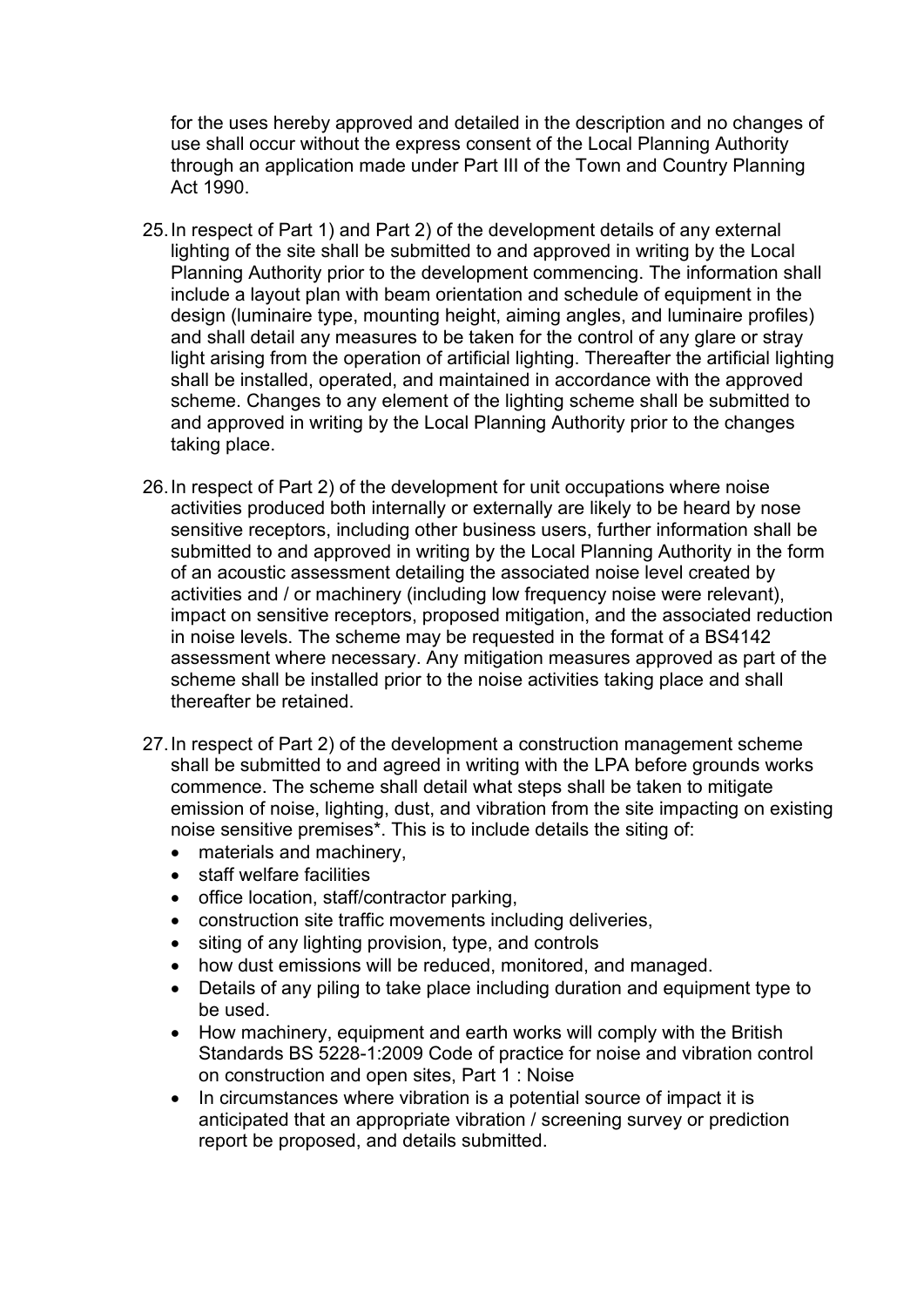- Details of the community engagement arrangements will be in place throughout ground preparation and construction phases. \*Noise sensitive premises are taken to be places where building occupants may be resting, sleeping, or studying, or spending recreational time.
- 28.No development shall take place until a Bird Hazard Management Plan has been submitted to and approved in writing by the Local Planning Authority. The Bird Hazard Management Plan shall include design measures to minimise any increase in the numbers of hazardous species (primarily large or flocking birds) as a result of the development proposed, in particular provisions to prevent gulls from breeding (using appropriate licensed means) on site should be provided. The development shall be carried out strictly in accordance with the details set out in the approved Bird Hazard Management Plan in perpetuity or until RAF Leeming is no longer operational.
- 29.Prior to commencement of development, hereby approved, a scheme detailing what crime prevention measures are to be incorporated into the development shall be submitted to and approved in writing by the Local Planning Authority. The scheme shall take into account the comments made by the North Yorkshire Police Designing Out Crime Officers report dated 11 January 2021 and should provide rationale and mitigation in relation to any suggestions made that are not to be incorporated. Thereafter the approved scheme shall be implemented and retained for the life of the development.
- 30.No development shall commence until a Construction Ecological Management Plan ("CEMP") and a Landscape and Ecological Management Plan (LEMP) have been submitted for the written approval of the local planning authority for each phase of the development. The approved plans must be available onsite for consultation by site operatives throughout the course of constructions works for each phase. Once approved development of each phase shall be undertaken in accordance with approved CEMP and LEMP
- 31.No development shall commence until a Biodiversity Enhancement Plan has been submitted to and approved in writing by the Local Planning Authority for each phase of the development. The plan shall include but not be limited to the following: -
	- Quantities and locations of faunal boxes for bats, birds, hedgehogs and insects.
	- Native shrub/tree/grass/hedgerow planting.
	- Gaps in fencing to allow movement for hedgehogs and other small mammals Once approved development of each phase shall be undertaken in accordance with approved plan.

The reasons for the above conditions are:-

1. To ensure compliance with Sections 91 and 92 of the Town and Country Planning Act 1990 and where appropriate as amended by Section 51 of the Planning and Compulsory Purchase Act 2004.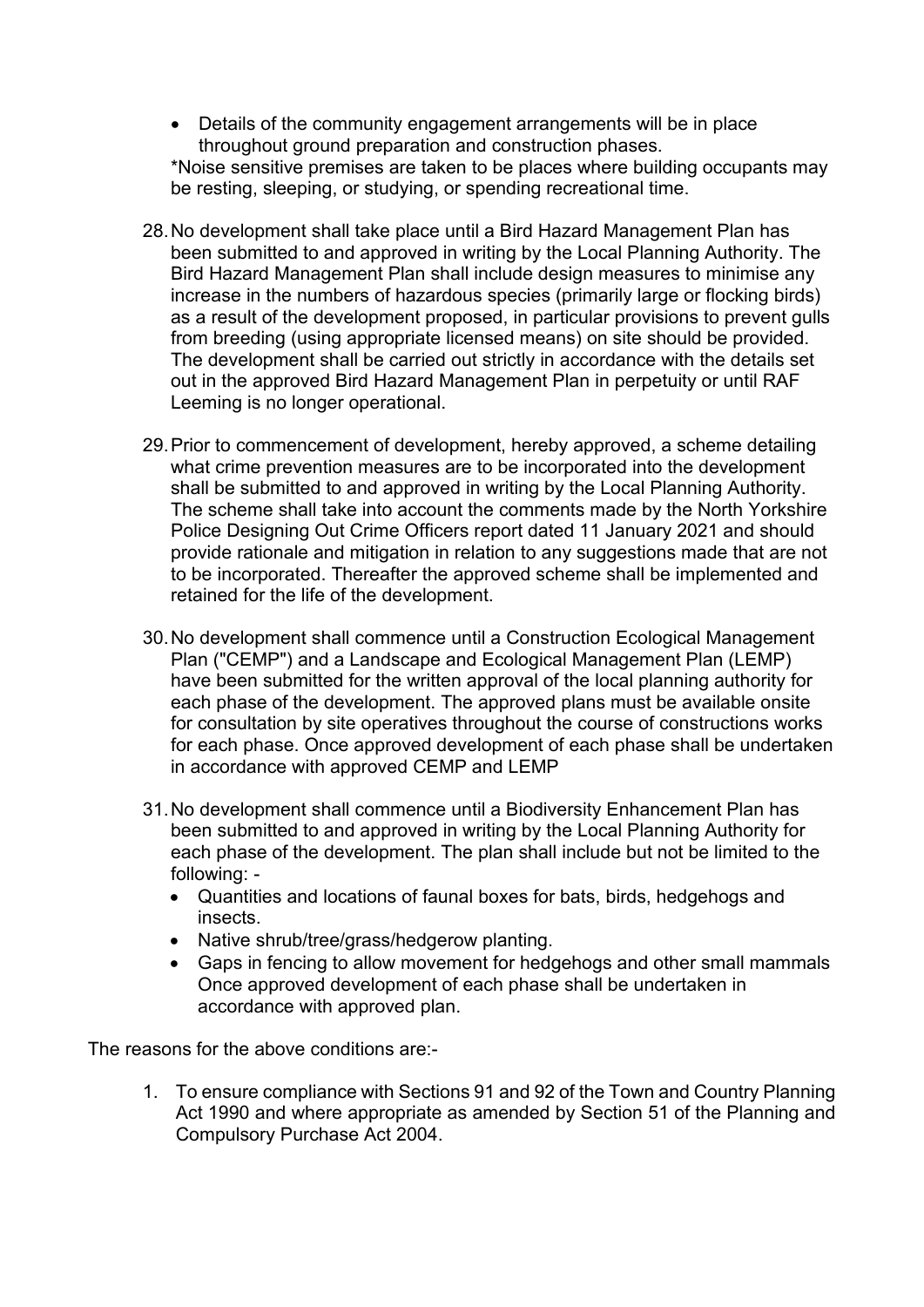- 2. To ensure compliance with Sections 91 and 92 of the Town and Country Planning Act 1990 and where appropriate as amended by Section 51 of the Planning and Compulsory Purchase Act 2004.
- 3. To enable the Local Planning Authority to properly assess these aspects of the proposal, which are considered to be of particular importance, before the development is commenced.
- 4. In order that the development is undertaken in a form that is appropriate to the character and appearance of its surroundings and in accordance with the Development Plan.
- 5. To ensure that the development accords with the justification provided to support the principle of the proposed uses.
- 6. In order to ensure that the employment land is made available for development.
- 7. To secure an appropriate highway constructed to an adoptable standard in the interests of highway safety and the amenity and convenience of all highway users.
- 8. To ensure safe and appropriate access and egress to the premises, in the interests of highway safety and the convenience of all prospective highway users.
- 9. In the interests of highway safety and the amenity of the area.
- 10.To ensure appropriate on-site facilities in the interests of highway safety and the general amenity of the development.
- 11.To provide for appropriate on-site vehicle facilities in the interests of highway safety and the general amenity of the development.
- 12.To establish measures to encourage more sustainable non-car modes of transport.
- 13.In the interest of public safety and amenity.
- 14.To ensure that the design is appropriate in the interests of the safety and convenience of highway users.
- 15.To ensure that no surface water discharges take place until proper provision has been made for its disposal.
- 16.In the interest of local amenity.
- 17.In the interest of local amenity.
- 18.In the interest of local amenity.
- 19.In the interest of local amenity.
- 20.In the interest of local amenity.
- 21.In the interest of local amenity.